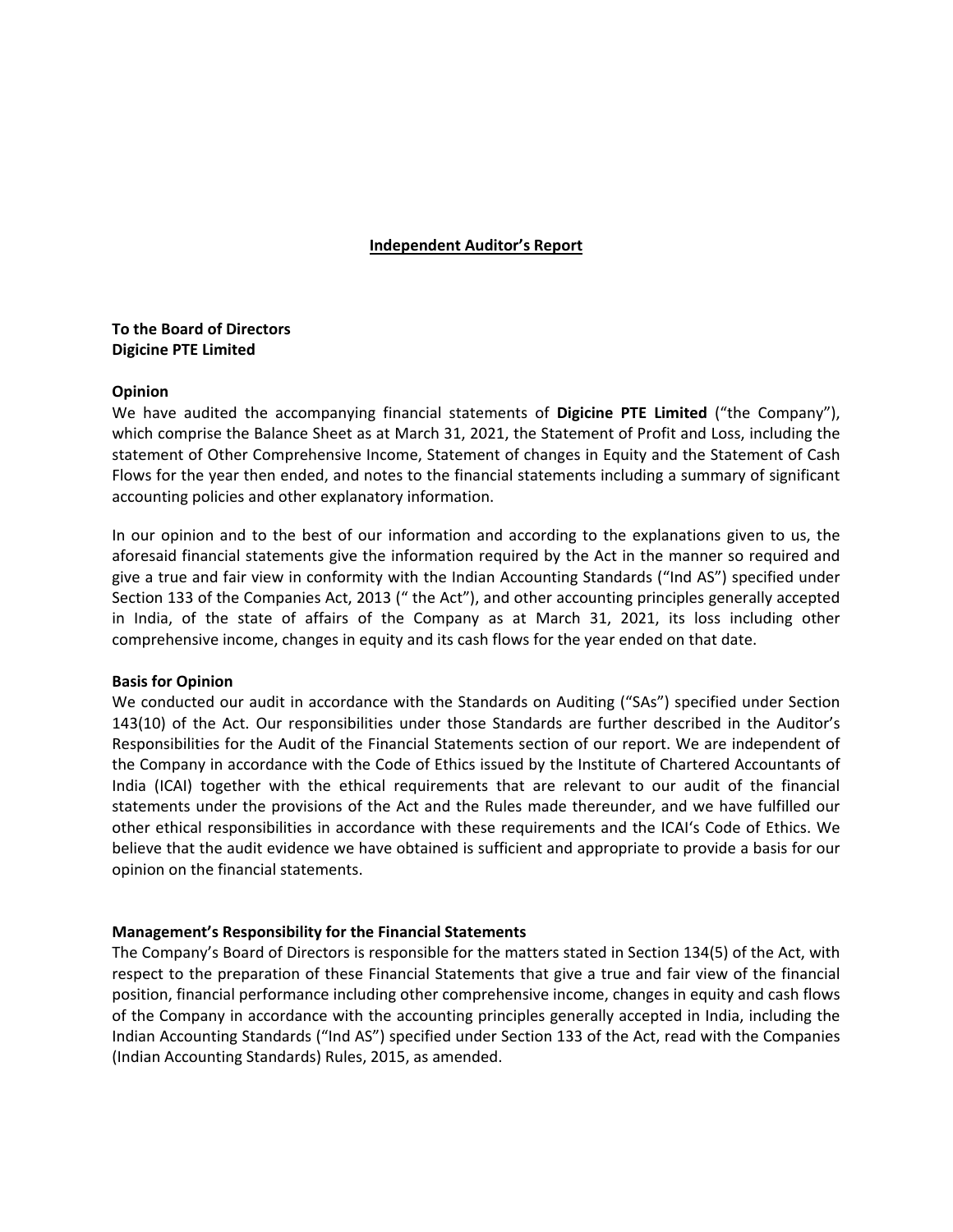This responsibility also includes maintenance of adequate accounting records in accordance with the provision of the Act for safeguarding the assets of the Company and for preventing and detecting frauds and other irregularities; selection and application of the appropriate accounting policies; making judgements and estimates that are reasonable and prudent; and design, implementation and maintenance of adequate internal financial controls, that were operating effectively for ensuring the accuracy and completeness of the accounting records, relevant to the preparation and fair presentation of the financial statements that give a true and fair view and are free from material misstatement, whether due to fraud or error.

In preparing the financial statements, management is responsible for assessing the Company's ability to continue as a going concern, disclosing, as applicable, matters related to going concern and using the going concern basis of accounting unless management either intends to liquidate the Company or to cease operations, or has no realistic alternative but to do so.

The Board of Directors are also responsible for overseeing the Company's financial reporting process.

# **Auditor's Responsibility**

Our objectives are to obtain reasonable assurance about whether the financial statements as a whole are free from material misstatement, whether due to fraud or error, and to issue an auditor's report that includes our opinion. Reasonable assurance is a high level of assurance, but is not a guarantee that an audit conducted in accordance with SAs will always detect a material misstatement when it exists. Misstatements can arise from fraud or error and are considered material if, individually or in the aggregate, they could reasonably be expected to influence the economic decisions of users taken on the basis of these financial statements.

As part of an audit in accordance with SAs, we exercise professional judgment and maintain professional skepticism throughout the audit. We also:

- Identify and assess the risks of material misstatement of the financial statements, whether due to fraud or error, design and perform audit procedures responsive to those risks, and obtain audit evidence that is sufficient and appropriate to provide a basis for our opinion. The risk of not detecting a material misstatement resulting from fraud is higher than for one resulting from error, as fraud may involve collusion, forgery, intentional omissions, misrepresentations, or the override of internal control.
- Obtain an understanding of internal control relevant to the audit in order to design audit procedures that are appropriate in the circumstances. Under Section 143(3)(i) of the Act, we are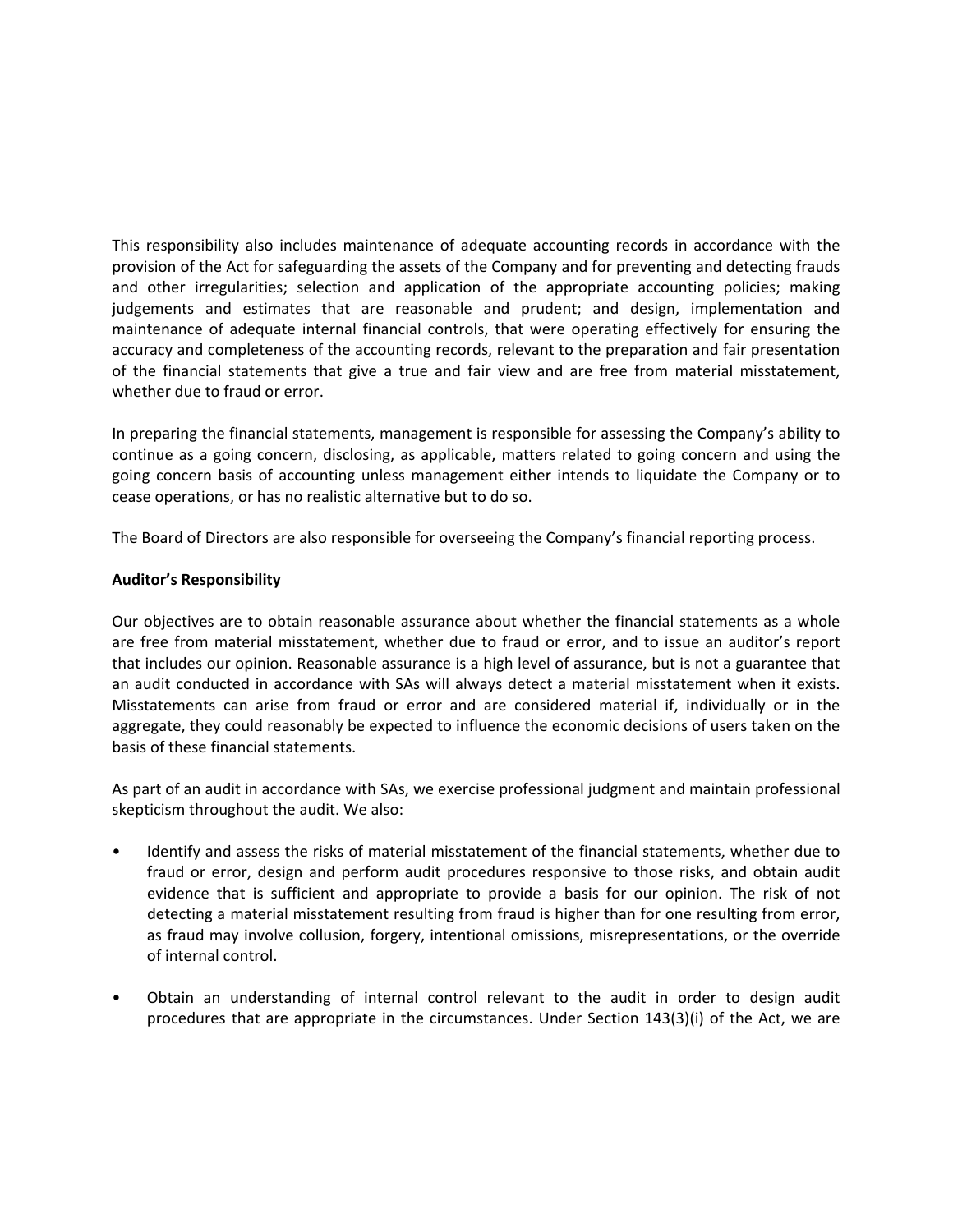also responsible for expressing our opinion on whether the Company has adequate internal financial controls system in place and the operating effectiveness of such controls.

- Evaluate the appropriateness of accounting policies used and the reasonableness of accounting estimates and related disclosures made by management.
- Conclude on the appropriateness of management's use of the going concern basis of accounting and, based on the audit evidence obtained, whether a material uncertainty exists related to events or conditions that may cast significant doubt on the Company's ability to continue as a going concern. If we conclude that a material uncertainty exists, we are required to draw attention in our auditor's report to the related disclosures in the financial statements or, if such disclosures are inadequate, to modify our opinion. Our conclusions are based on the audit evidence obtained up to the date of our auditor's report. However, future events or conditions may cause the Company to cease to continue as a going concern.
- Evaluate the overall presentation, structure and content of the financial statements, including the disclosures, and whether the financial statements represent the underlying transactions and events in a manner that achieves fair presentation.

Materiality is the magnitude of misstatements in the financial statements that, individually or in aggregate, makes it probable that the economic decisions of a reasonably knowledgeable user of the financial statements may be influenced. We consider quantitative materiality and qualitative factors in (i) planning the scope of our audit work and in evaluating the results of our work; and (ii) to evaluate the effect of any identified misstatements in the financial statements.

We communicate with those charged with governance regarding, among other matters, the planned scope and timing of the audit and significant audit findings, including any significant deficiencies in internal control that we identify during our audit.

We also provide those charged with governance with a statement that we have complied with relevant ethical requirements regarding independence, and to communicate with them all relationships and other matters that may reasonably be thought to bear on our independence, and where applicable, related safeguards.

# **Basis of Accounting and Restriction on Distribution and Use**

We draw attention to Note 2 (i) to the Ind AS Financial Statements, which describes the basis of accounting. These Ind AS Financial Statements have been prepared by the management for the specific purpose of submission to Eros International Media Limited for the purpose of the consolidation. As a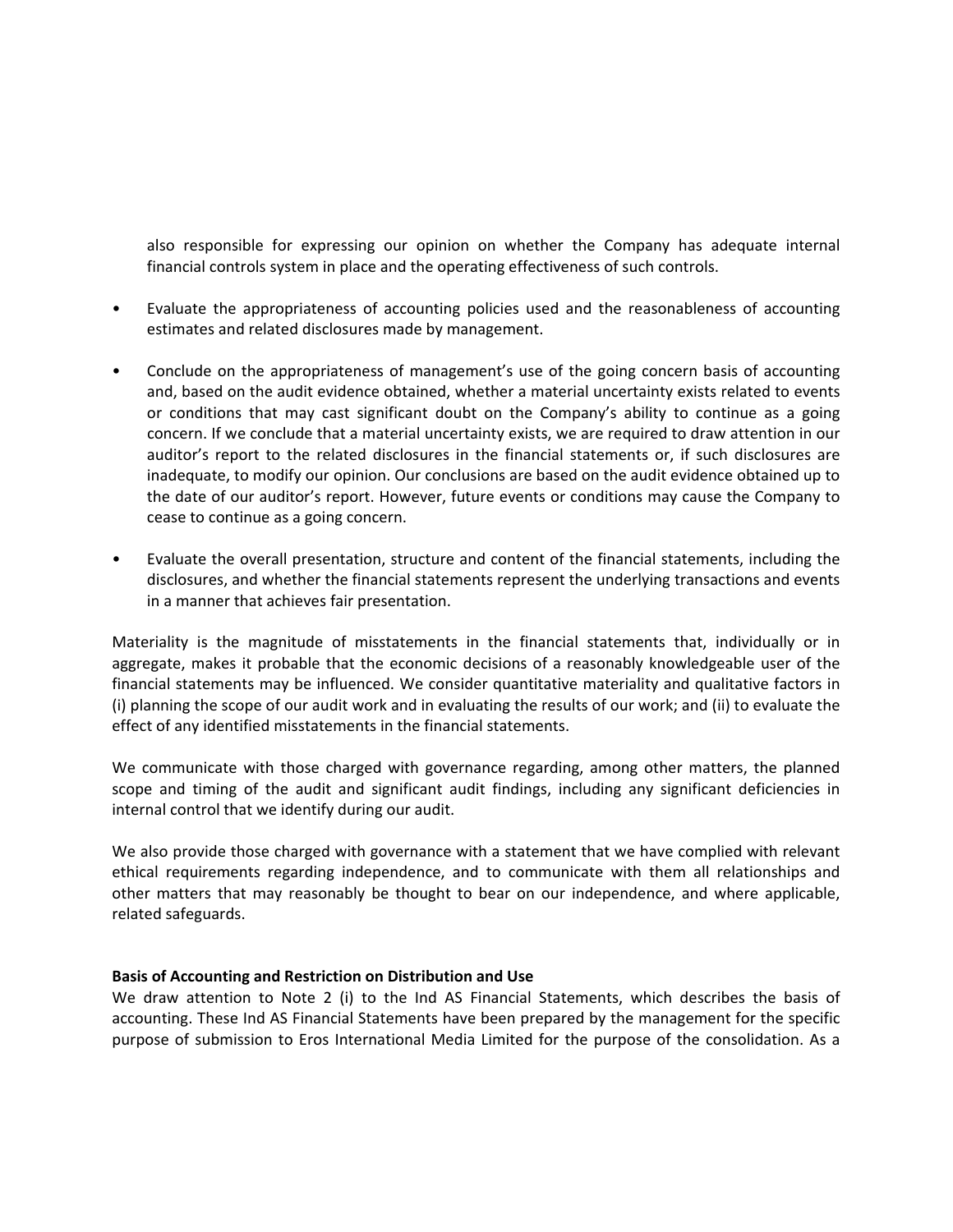result, Ind AS Financial Statements may not be suitable for any other purpose to any other person. Our report on this Ind AS Financial Statement is not to be distributed or used for the purpose other than specified above.

For **Chaturvedi & Shah LLP** Chartered Accountants Firm Registration No. 101720W/W100355

**Amit Chaturvedi** Partner Membership No. 103141 UDIN:‐ 21103141AAAAOH1765 Place:‐Mumbai Date: 28th July, 2021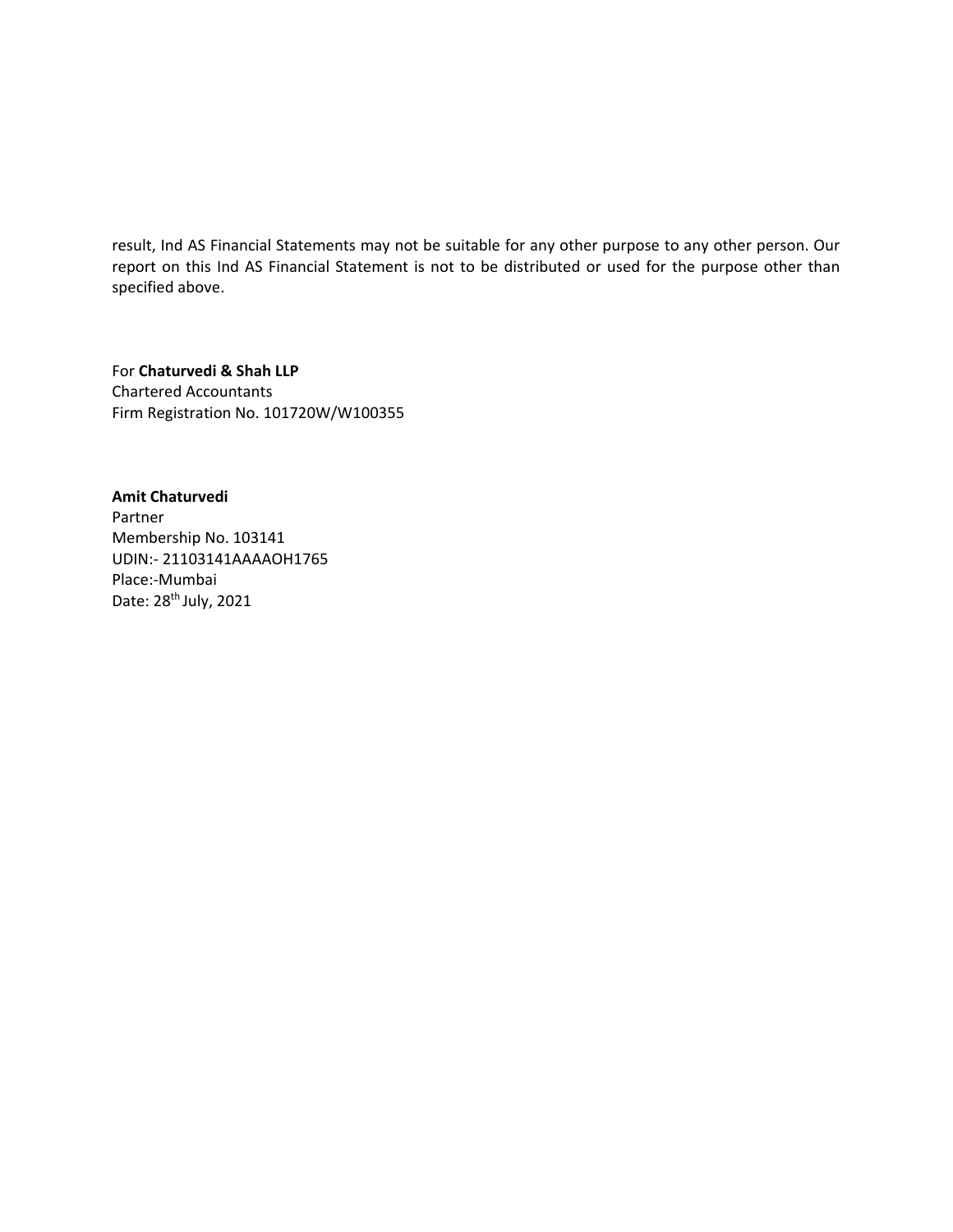#### **Digicine PTE Limited Balance Sheet as at 31 March 2021 Amount ₹ in Lakhs**

|                                                                   | <b>Notes</b> | As at<br>31 March 2021 | As at<br>31 March 2020 |
|-------------------------------------------------------------------|--------------|------------------------|------------------------|
| <b>Particulars</b>                                                |              |                        |                        |
| Assets:                                                           |              |                        |                        |
| Non current assets                                                |              |                        |                        |
| Intangible assets                                                 | 4            | 1,573                  | 2,694                  |
| <b>Total non current assets</b>                                   |              | 1,573                  | 2,694                  |
| <b>Current assets</b>                                             |              |                        |                        |
| Trade receivables                                                 | 5            | 498                    | 512                    |
| Cash and cash equivalents                                         | 6            | 6                      | 109                    |
| <b>Total current assets</b>                                       |              | 504                    | 621                    |
| <b>Total Assets</b>                                               |              | 2,077                  | 3,315                  |
| <b>Equity and liabilities:</b>                                    |              |                        |                        |
| Equity                                                            |              |                        |                        |
| Equity share capital(*)<br>Other equity                           | 7<br>8       | $\mathbf 0$<br>(822)   | 0<br>237               |
|                                                                   |              | (822)                  | 237                    |
|                                                                   |              |                        |                        |
| Liabilities<br><b>Non-current liabilities</b>                     |              |                        |                        |
| Other non-current liabilities                                     | 9            | 38                     | 39                     |
|                                                                   |              |                        |                        |
| <b>Total non-current liabilities</b>                              |              | 38                     | 39                     |
| <b>Current liabilities</b>                                        |              |                        |                        |
| <b>Financial Liabilities</b>                                      |              |                        |                        |
| Trade payables                                                    | 10           | 2,851                  | 3,034                  |
| Other current liabilities                                         | 11           | 10                     | 5                      |
| <b>Total current liabilities</b>                                  |              | 2,861                  | 3,039                  |
| <b>Total Equity and Liabilities</b>                               |              | 2,077                  | 3,315                  |
| Notes 1 to 24 form an integral part of these financial statements |              |                        |                        |

(\*) Amount represent less than ₹ one Lakh As per our report of even date

**Chartered Accountants** Firm Registration No.: 101720W/W100355

For **Chaturvedi & Shah LLP For and on behalf of the Board of Directors**

Amit Chaturvedi **Surender Sadhwani Surender Sadhwani Surender Sadhwani Partner Director**  Membership No: 103141

Place: Mumbai Place: Dubai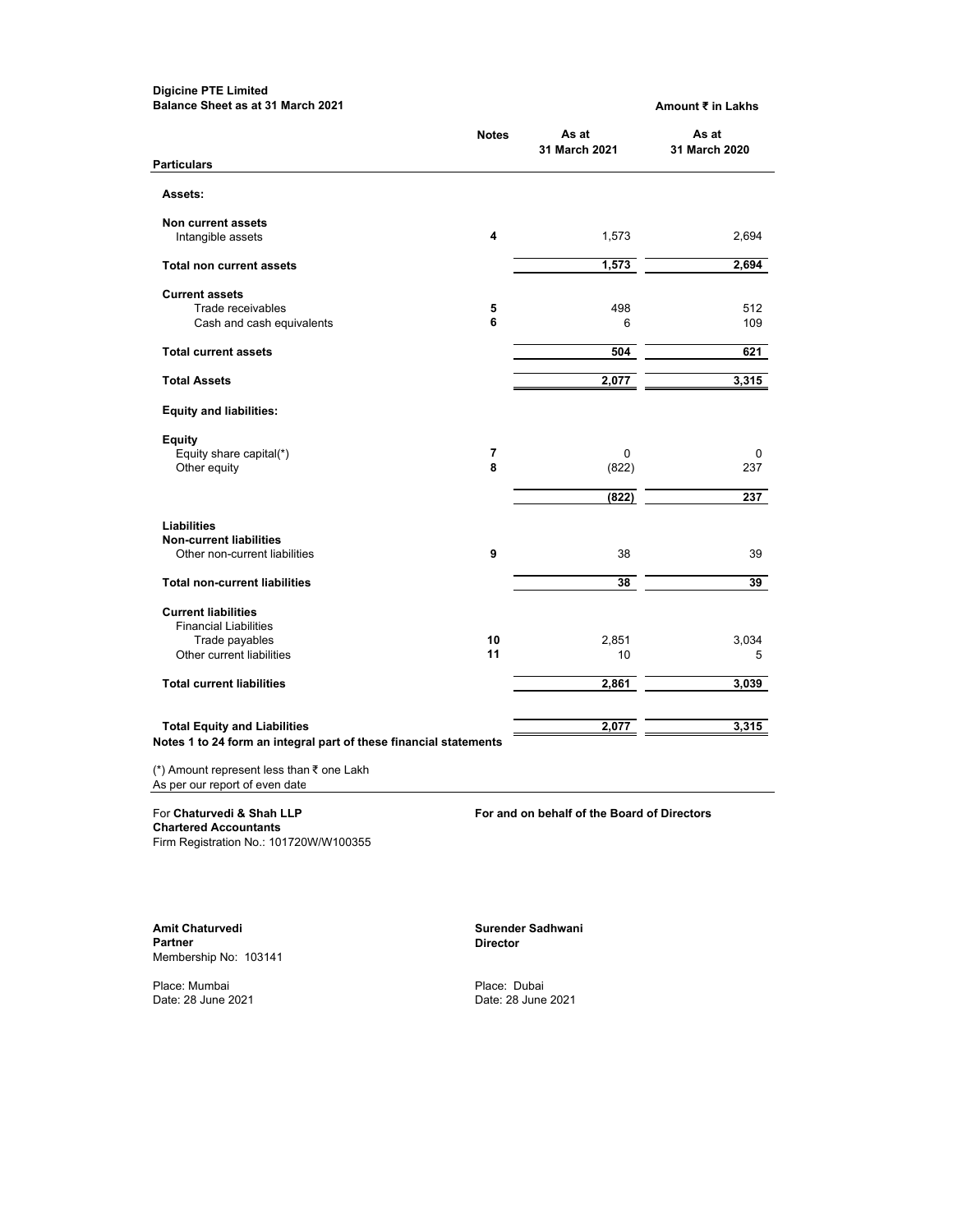| <b>Digicine PTE Limited</b><br>Statement of Profit and Loss for the year ended 31 March 2021            |              |                             | Amount ₹ in Lakhs           |
|---------------------------------------------------------------------------------------------------------|--------------|-----------------------------|-----------------------------|
| <b>Particulars</b>                                                                                      | <b>Notes</b> | Year ended<br>31 March 2021 | Year ended<br>31 March 2020 |
| Revenue                                                                                                 |              |                             |                             |
| Revenue from operations<br>Other income                                                                 | 12<br>13     |                             | 481<br>152                  |
| <b>Total revenue</b>                                                                                    |              |                             | 633                         |
| <b>Expenses</b><br>Amortisation expenses<br>Other expenses                                              | 14<br>15     | 1,065<br>10                 | 999<br>11                   |
| <b>Total expenses</b>                                                                                   |              | 1,075                       | 1,010                       |
| Net loss before tax                                                                                     |              | (1,075)                     | (377)                       |
| Tax expense<br>Current tax<br>Deferred tax                                                              |              |                             |                             |
| Net loss after tax                                                                                      |              | (1,075)                     | (377)                       |
| <b>Other Comprehensive income</b><br>Items that will be reclassified to profit and loss                 |              |                             |                             |
| Exchange difference on translating foreign operation                                                    |              | 16                          | 22                          |
| Total other comprehensive (loss)/income for the year                                                    |              | 16                          | 22                          |
| Total comprehensive income for the year                                                                 |              | (1,059)                     | (355)                       |
| Earnings/(loss) per equity share (EPS):                                                                 |              |                             |                             |
| - Basic (In ₹)<br>- Diluted (In ₹)<br>Notes 1 to 24 form an integral part of these financial statements | 16<br>16     | (1,059,000)<br>(1,059,000)  | (354, 988)<br>(354, 988)    |
| As per our report of even date                                                                          |              |                             |                             |

**Chartered Accountants** Firm Registration No.: 101720W/W100355

For **Chaturvedi & Shah LLP For and on behalf of the Board of Directors**

Amit Chaturvedi **Surender Sadhwani**<br>Partner **Surender Sadhwani** Partner Surender Sadhwani Membership No: 103141

Place: Mumbai Place: Dubai

**Director**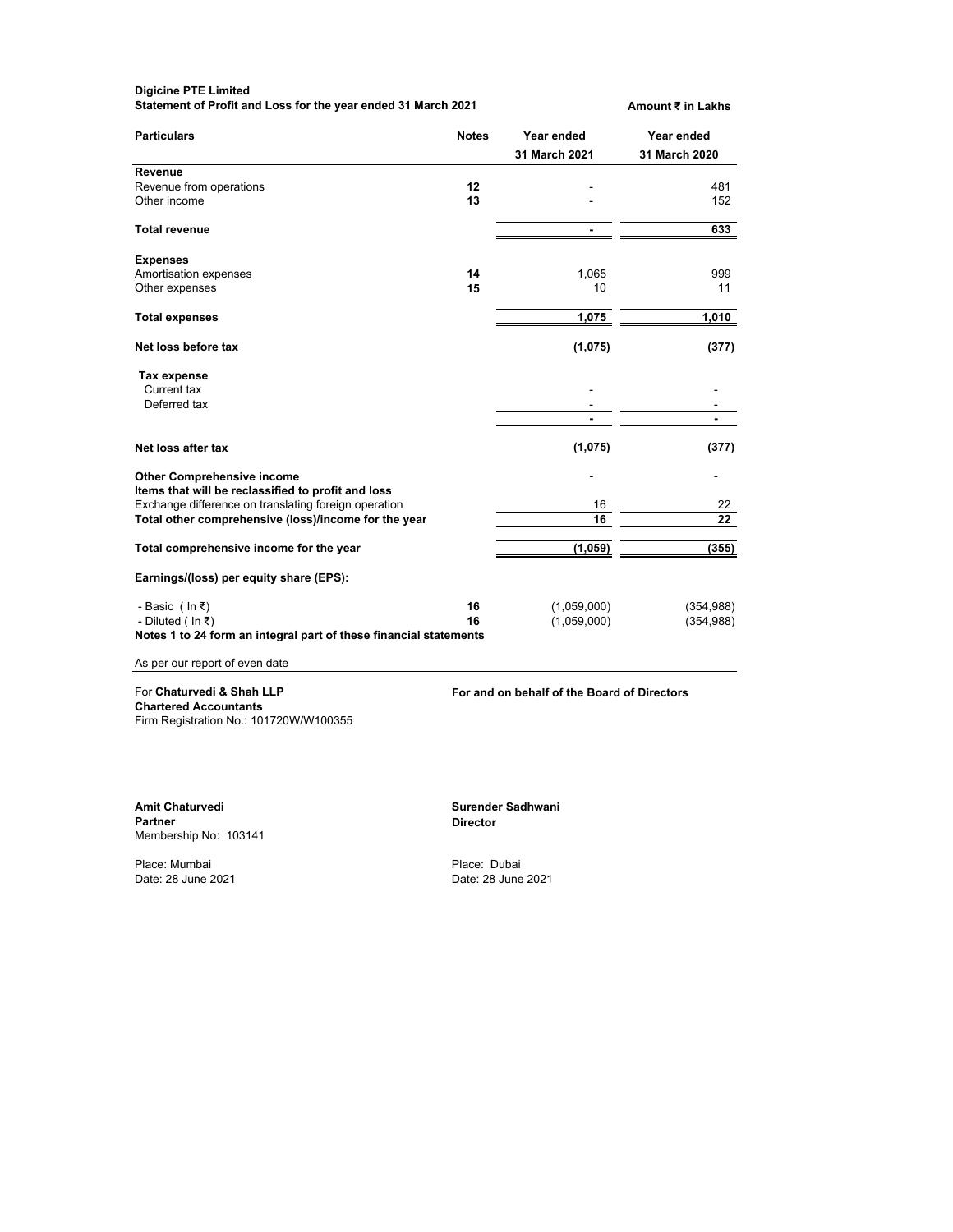## **Digicine PTE Limited** Cash Flow Statement for the year ended 31 March 2021 **Amount ₹** in Lakhs

|                                                                        | Year ended<br>31 March 2021 | Year ended<br>31 March 2020 |
|------------------------------------------------------------------------|-----------------------------|-----------------------------|
| Cash flow from operating activities                                    |                             |                             |
| Loss before tax                                                        | (1,075)                     | (377)                       |
| Adjustments for non-cash transactions:                                 |                             |                             |
| Amortisation expenses                                                  | 1,065                       | 999                         |
| Interest income                                                        |                             | (151)                       |
| Foreign exchange gain/(loss) (*)                                       | 1                           | (0)                         |
| Operating profit before working capital changes                        | (9)                         | 471                         |
| Movements in working capital:                                          |                             |                             |
| Decrease in trade payables                                             | (95)                        | (6,694)                     |
| (Decrease)/increase in other current liabilities (*)                   | 4                           | (0)                         |
| Decrease in other non current liabilities (*)                          | (1)                         | (0)                         |
| Decrease/(Increase) in trade receivables                               |                             | (481)                       |
| Cash used in operations                                                | (101)                       | (6,706)                     |
| Taxes paid (net of refunds)                                            |                             |                             |
| Net cash used in operating activities                                  | (101)                       | (6,706)                     |
| Cash flow from investing activities                                    |                             |                             |
| Deposits with banks                                                    |                             | 6,550                       |
| Interest received                                                      |                             | 249                         |
| Net cash generated from investing activities                           |                             | 6,799                       |
| Net increase/(decrease) in cash and cash equivalents                   | (101)                       | 93                          |
| Cash and cash equivalents at the beginning of the year (refer note: 6) | 109                         | 9                           |
| Effects of exchange rate changes on cash and cash equivalents          | (2)                         | 7                           |
| Cash and cash equivalents at the ending of the year (refer note: 6)    | 6                           | 109                         |

(\*) Amount represent less than ₹ one Lakh **Notes 1 to 24 form an integral part of these financial statements**

As per our report of even date

**Chartered Accountants** Firm Registration No.: 101720W/W100355

For **Chaturvedi & Shah LLP For and on behalf of the Board of Directors**

**Amit Chaturvedi Surender Sadhwani**  Membership No: 103141

Place: Mumbai Place: Dubai

**Director**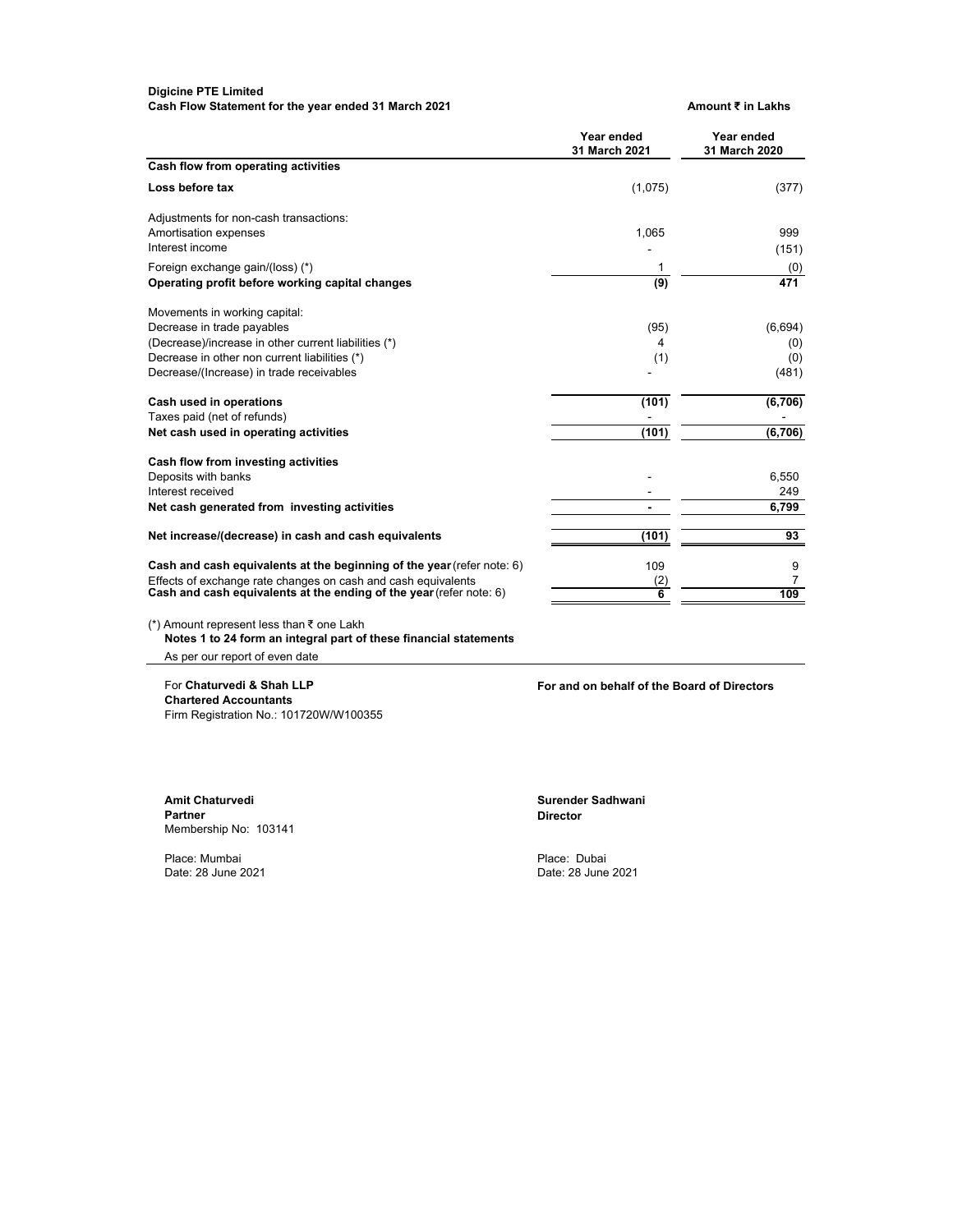#### **Digicine PTE Limited Statement of Changes in Equity for the year ended 31 March 2021**

| A. Equity share capital                         |                          | Amount ₹ in Lakhs |
|-------------------------------------------------|--------------------------|-------------------|
|                                                 | <b>Number</b>            | Amount            |
| Balance as at 1 April 2019(*)                   | 100                      |                   |
| Changes in equity share capital during the year | $\overline{\phantom{0}}$ |                   |
| Balance as at 31 March 2020(*)                  | 100                      |                   |
| Changes in equity share capital during the year | -                        |                   |
| Balance as at 31 March 2021(*)                  | 100                      |                   |
|                                                 |                          |                   |

(\*) Amount represent less than ₹ one Lakh

| <b>B.</b> Other equity                                     |                          |                                                | Amount ₹ in Lakhs |
|------------------------------------------------------------|--------------------------|------------------------------------------------|-------------------|
|                                                            | <b>Retained earnings</b> | <b>Foreign currency</b><br>translation reserve | Total             |
|                                                            |                          |                                                |                   |
| Balance as at 31 March 2019                                | 583                      | 9                                              | 592               |
| Effect of foreign exchange rate variations during the year |                          | 22                                             | 22                |
| Loss for the year                                          | (377)                    |                                                | (377)             |
| Balance as at 31 March 2020                                | 206                      | 31                                             | 237               |
| Effect of foreign exchange rate variations during the year |                          | 16                                             | 16                |
| Loss for the year                                          | (1,075)                  |                                                | (1,075)           |
| Balance as at 31 March 2021                                | (869)                    | 47                                             | (822)             |

# **Notes 1 to 24 form an integral part of these financial statements**

As per our report of even date

For **Chaturvedi & Shah LLP For and on behalf of the Board of Directors Chartered Accountants** Firm Registration No.: 101720W/W100355

**Amit Chaturvedi Surender Sadhwani**  Membership No: 103141

Place: Mumbai Place: Dubai

**Director**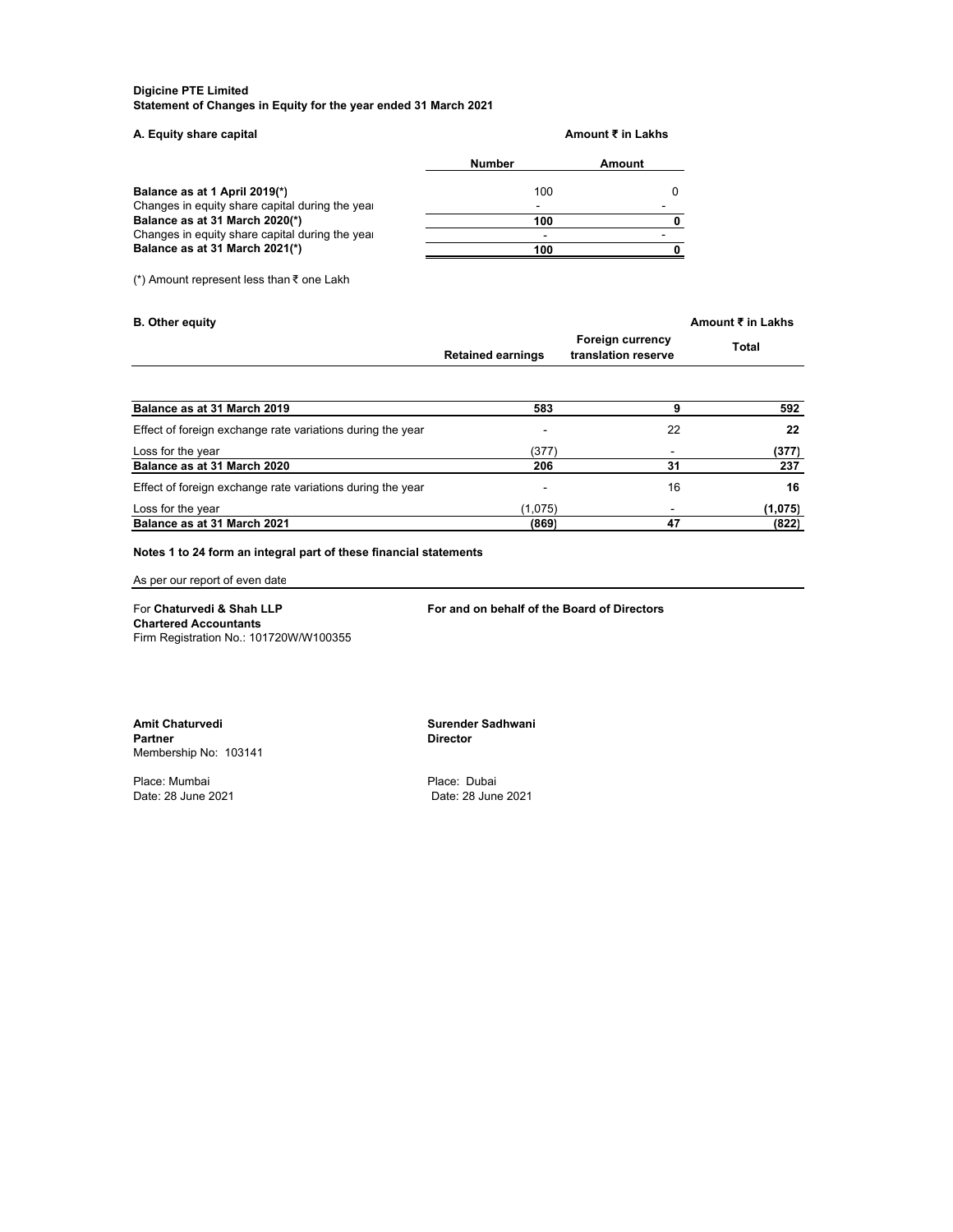# **Significant accounting policies and other explanatory information**

## **1: Nature of Operations**

Digicine PTE Limited (the 'Company') is domiciled in Singapore. The Company's registered office is at 9 Raffles Place, #27-00, Republic Plaza, Singapore 048619.

The principle activities of the Company are related to purchase and sale of film rights. There have been no significant changes in the nature of these activities during the current financial year.

## **2: General information and statement of compliance with Ind AS**

### **(i) Statement of Compliance**

The financial statements have been prepared in accordance with Ind AS's notified under the Companies (Indian Accounting Standards) Rules, 2015 for the purpose of consolidation by Eros International Media Limited.

# **(ii) Basis of preparation**

The financial statements are prepared in accordance with the Indian accounting principles generally accepted in India including Indian Accounting Standards ('Ind AS') specified under section 133 of the Act.

All assets and liabilities have been classified as current or non-current as per the Company's normal operating cycle. The Company considers 12 months to be its normal operating cycle.

All values are rounded to the nearest rupees in lakhs, except where otherwise indicated.

### **(iii) Historical cost convention**

The financial statements have been prepared on accrual basis of accounting using historical cost basis, except for the following:

certain financial assets and liabilities that is measured at fair value;

# **3: Significant accounting policies**

This note provides a list of the significant accounting policies adopted in the preparation of these financial statements. These policies have been consistently applied to all the years presented, unless otherwise stated.

#### **a. Revenue recognition**

- Sale of film rights: Sale of film/serial rights is recognized on effective delivery of materials to customers as per terms of the sale agreements.
- Interest income: Interest income is recognized on a time proportion basis taking into account the amount outstanding and the rate applicable.

#### **b. Intangible assets**

Intangible assets acquired by the Company are stated at cost less accumulated amortisation less impairment loss, if any, (film production cost and content advances are transferred to film and content rights at the point at which content is first exploited).

The film content that is acquired by the Company after its initial exploitation, commonly referred to as Library, is amortised evenly over the lesser of 10 years or the license period. The amortisation charge is recognized in the Statement of profit and loss. The determination of useful life is based upon management's judgment and includes assumptions on the timing and future estimated revenues to be generated by these assets, which are summarized in note 4.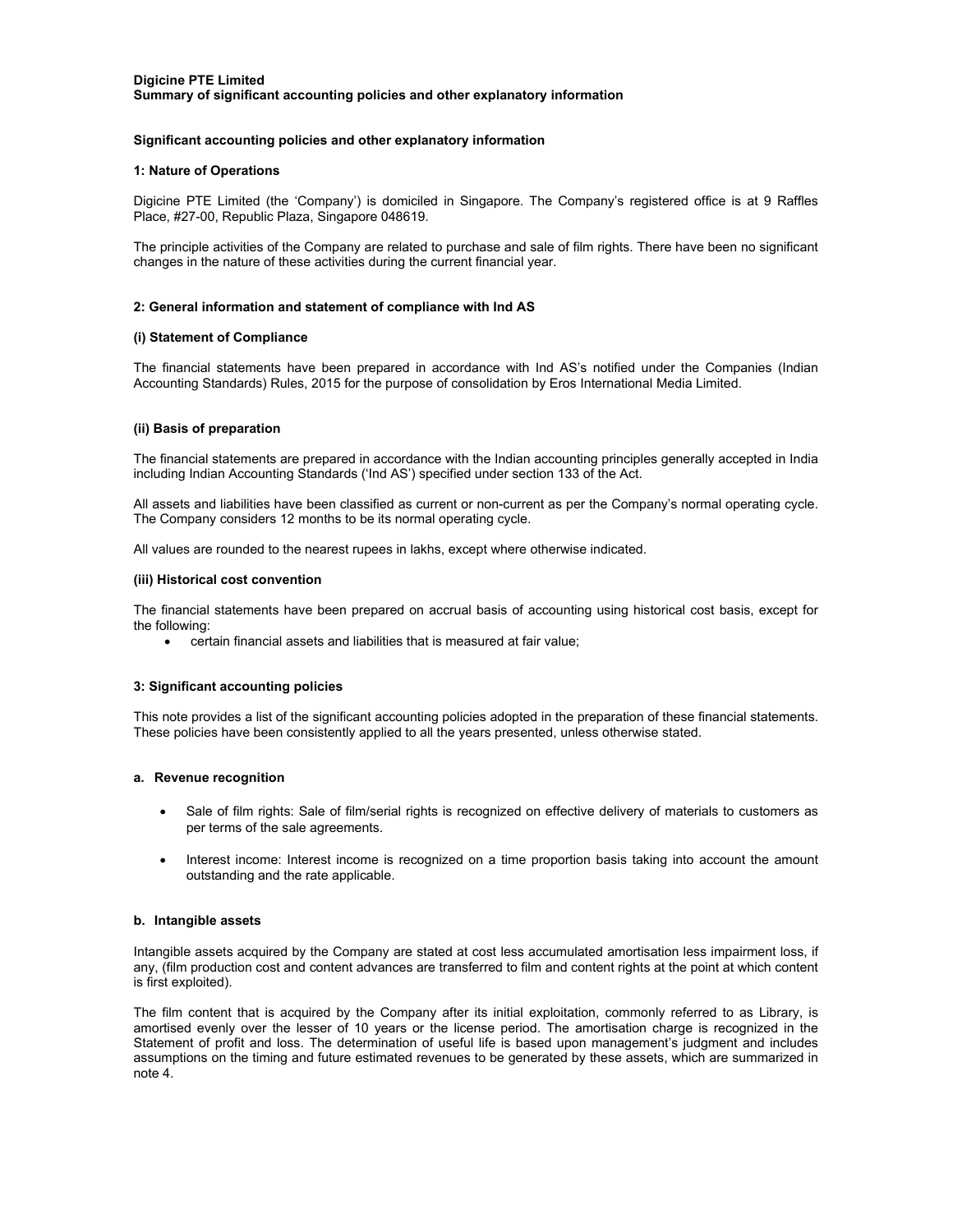### **c. Impairment of non-financial assets**

For the purposes of assessing impairment, assets are grouped at the lowest levels for which there are separately identifiable cash flows (cash generating units). As a result, some assets are tested individually for impairment and some are tested at the cash generating unit level. All individual assets or cash generating units are tested for impairment whenever events or changes in circumstances indicate that the carrying amount may not be recoverable.

The carrying amounts of assets are reviewed at each balance sheet date to determine if there is any indication of impairment based on external or internal factors. An impairment loss is recognized wherever the carrying amount of an asset exceeds its recoverable amount which represents the greater of the net selling price of assets and their 'value in use'.

In assessing value in use, the estimated future cash flows are discounted to their present value using a pre-tax discount rate that reflects current market assessments of the time value of money and the risks specific to the asset. In determining fair value less costs of disposal, recent market transactions are taken into account. If no such transactions can be identified, an appropriate valuation model is used. These calculations are corroborated by valuation multiples, quoted share prices for publicly traded companies or other available fair value indicators.

Film and content rights are stated at the lower of unamortized cost and estimated recoverable amounts. In accordance with Ind AS 36 'Impairment of assets', film content costs are assessed for indication of impairment on a library basis as the nature of the Company's business, the contracts it has in place and the markets it operates in do not yet make an ongoing individual film evaluation feasible with reasonable certainty. Impairment losses on content advances are recognized when film production does not seem viable and refund of the advance is not probable.

All assets are subsequently reassessed for indications that an impairment loss previously recognized may no longer exist.

#### **d. Impairment of financial assets**

In accordance with Ind AS 109, the Company applies Expected Credit Loss (ECL) model for measurement and recognition of impairment loss on risk exposure arising from financial assets like trade receivables.

The Company follows 'simplified approach' for recognition of impairment loss allowance on trade receivables or contract revenue receivables. The application of simplified approach does not require the Company to track changes in credit risk. Rather, it recognises impairment loss allowance based on lifetime ECL's at each reporting date, right from its initial recognition.

For recognition of impairment loss on other financial assets and risk exposure, the Company determines that whether there has been a significant increase in the credit risk since initial recognition. If credit risk has not increased significantly, 12-month ECL is used to provide for impairment loss. However, if credit risk has increased significantly, lifetime ECL is used. If, in a subsequent period, credit quality of the instrument improves such that there is no longer a significant increase in credit risk since initial recognition, then the entity reverts to recognising impairment loss allowance based on 12-month ECL.

Lifetime ECL are the ECL's resulting from all possible default events over the expected life of a financial instrument. The 12-month ECL is a portion of the lifetime ECL which results from default events that are possible within 12 months after the reporting date.

ECL is the difference between all contractual cash flows that are due to the Company in accordance with the contract and all the cash flows that the entity expects to receive (i.e., all cash shortfalls), discounted at the original EIR. When estimating the cash flows, an entity is required to consider all contractual terms of the financial instrument (including prepayment, extension, call and similar options) over the expected life of the financial instrument. However, in rare cases when the expected life of the financial instrument cannot be estimated reliably, then the entity is required to use the remaining contractual term of the financial instrument.

ECL's impairment loss allowance (or reversal) recognized during the period is recognized as income/ expense in the statement of profit and loss. This amount is reflected under the head 'other expenses' in the Statement of profit and loss.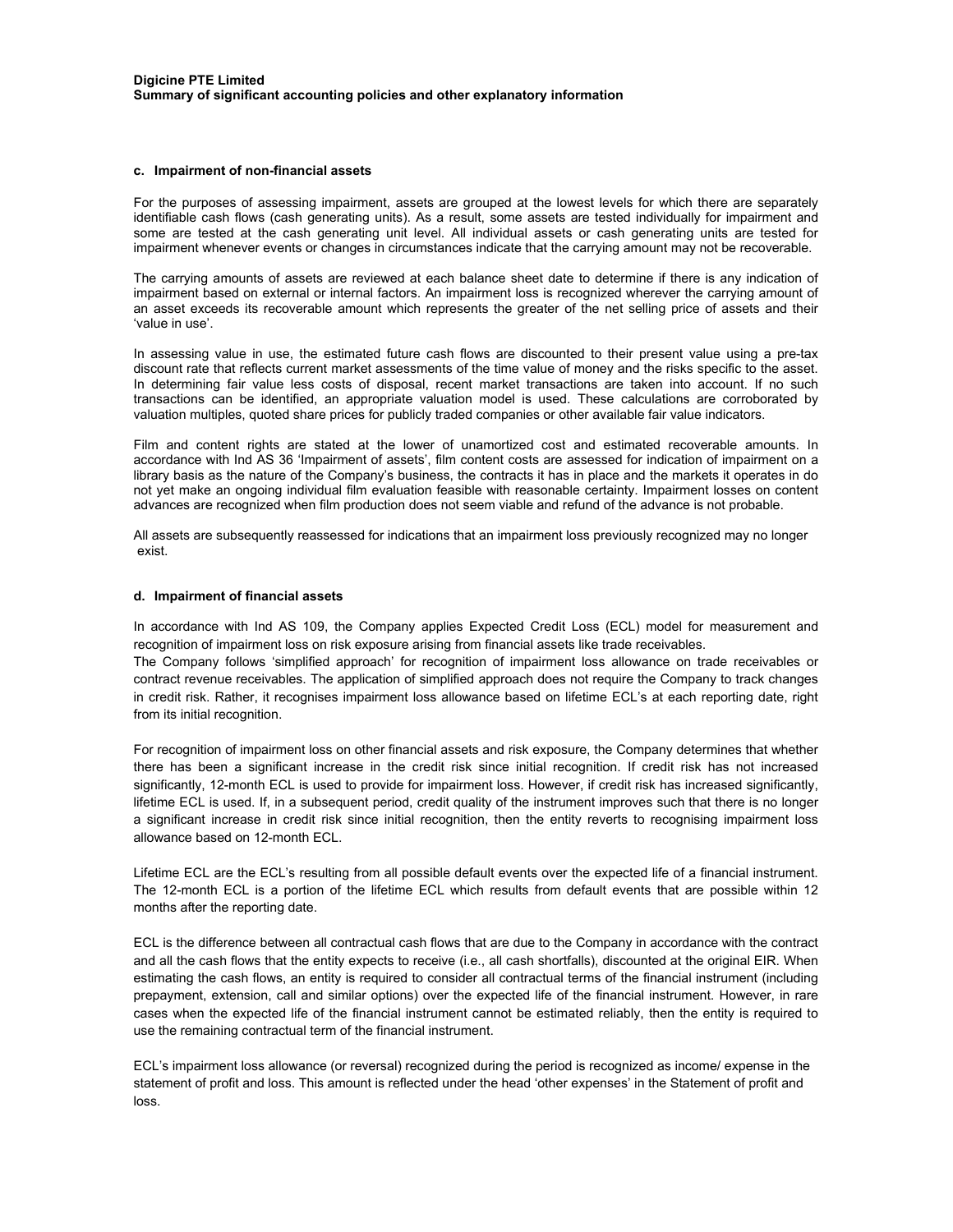## **Digicine PTE Limited Summary of significant accounting policies and other explanatory information**

For assessing increase in credit risk and impairment loss, the Company combines financial instruments on the basis of shared credit risk characteristics with the objective of facilitating an analysis that is designed to enable significant increases in credit risk to be identified on a timely basis.

# **e. Provisions and contingencies**

Provisions are recognised when the Company has a present legal or constructive obligation as a result of past events, it is probable that an outflow of resources will be required to settle the obligation and the amount can be reliably estimated. Provisions are measured at the present value of management's best estimate of the expenditure required to settle the present obligation at the end of the reporting period.

# **f. Foreign currency transactions**

# **(i) Functional and presentation currency**

Items included in the financial statements are measured using the currency of the primary economic environment in which the entity operates ('the functional currency'). The financial statements are presented in Indian rupee (INR) and Company's functional currency is USD.

# **(ii) Transactions and balances**

Foreign currency transactions are translated into the functional currency using the exchange rates at the dates of the transactions. Foreign exchange gains and losses resulting from the settlement of such transactions and from the translation of monetary assets and liabilities denominated in foreign currencies at year end exchange rates are generally recognised in the Statement of Profit and Loss.

# **g. Taxes**

Taxation on profit and loss comprises current tax and deferred tax. Tax is recognized in the statement of profit and loss except to the extent that it relates to items recognized directly in equity or other comprehensive income in which case tax impact is also recognized in equity or other comprehensive income.

Current tax is provided at amounts expected to be paid (or recovered) using the tax rates and laws that have been enacted at the balance sheet date along with any adjustment relating to tax payable in previous years.

Deferred income tax is provided in full, using the liability method, on temporary differences arising between the tax bases of assets and liabilities and their carrying amounts in the financial statements. Deferred income tax is provided at amounts expected to be paid (or recovered) using the tax rates and laws that have been enacted or substantively enacted at the balance sheet date and are expected to apply when the related deferred income tax asset is realized or the deferred income tax liability is settled.

Deferred tax assets and deferred tax liabilities are offset when there is a legally enforceable right to set off assets against liabilities representing current tax and where the deferred tax assets and the deferred tax liabilities relate to taxes on income levied by the same governing taxation laws.

# **h. Earnings per share**

Basic earnings per share is computed using the weighted average number of ordinary shares outstanding during the period. Diluted earnings per share is computed by considering the impact of the potential issuance of ordinary shares, on the weighted average number of shares outstanding during the period except where the results would be antidilutive.

# **i. Cash and cash equivalents**

Cash and cash equivalents include cash in hand, deposits held at call with banks, other short term highly liquid investments which are readily convertible into known amounts of cash and are subject to insignificant risk of changes in value. Bank overdrafts, if any are shown within borrowings in current liabilities on the balance sheet.

# **j. Financial instruments**

Financial assets and financial liabilities are recognised when the Company becomes a party to the contractual provisions of the financial instrument.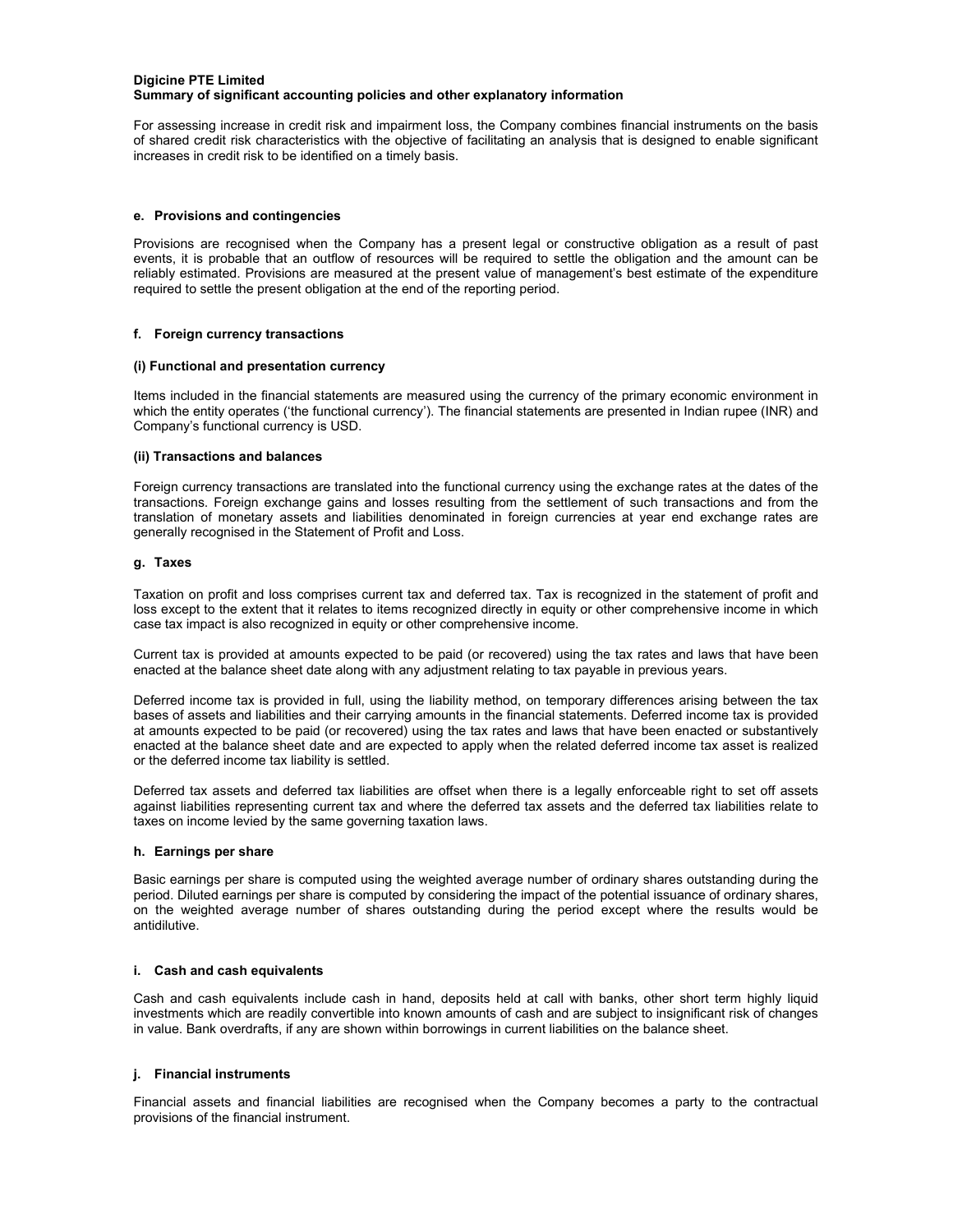## **Digicine PTE Limited**

# **Summary of significant accounting policies and other explanatory information**

Financial assets are derecognised when the contractual rights to the cash flows from the financial assets expire, or when the financial asset and all substantial risks and rewards are transferred.

A financial liability is derecognised when it is extinguished, discharged, cancelled or expires.

### **k. Fair value of financial instruments**

The fair value of financial instruments that are traded in active markets at each reporting date is determined by reference to quoted market prices, without any deduction for transaction costs. For financial instruments not traded in an active market, the fair value is determined using appropriate valuation models. Where applicable, these models project future cash flows and discount the future amounts to a present value using market-based observable inputs.

### **l. Fair value measurement**

The Company measures financial assets and financial liabilities at fair value at each balance sheet date.

Fair value is the price that would be received to sell an asset or paid to transfer a liability in an orderly transaction between market participants at the measurement date. The fair value measurement is based on the presumption that the transaction to sell the asset or transfer the liability takes place either:

- In the principal market for the asset or liability, or
- In the absence of a principal market, in the most advantageous market for the asset or liability

The principal or the most advantageous market must be accessible by the Company. The fair value of an asset or a liability is measured using the assumptions that market participants would use when pricing the asset or liability, assuming that market participants act in their economic best interest.

A fair value measurement of a non-financial asset takes into account a market participant's ability to generate economic benefits by using the asset in its highest and best use or by selling it to another market participant that would use the asset in its highest and best use. The Company uses valuation techniques that are appropriate in the circumstances and for which sufficient data are available to measure fair value, maximising the use of relevant observable inputs and minimising the use of unobservable inputs.

All assets and liabilities for which fair value is measured or disclosed in the financial statements are categorised within the fair value hierarchy, described as follows, based on the lowest level input that is significant to the fair value measurement as a whole:

- Level 1 Quoted (unadjusted) market prices in active markets for identical assets or liabilities
- Level  $2$  Valuation techniques for which the lowest level input that is significant to the fair value measurement is directly or indirectly observable
- Level  $3$  Valuation techniques for which the lowest level input that is significant to the fair value measurement is unobservable. For assets and liabilities that are recognised in the financial statements on a recurring basis, the Company determines whether transfers have occurred between levels in the hierarchy by re-assessing categorisation (based on the lowest level input that is significant to the fair value measurement as a whole) at the end of each reporting period.

# **m. Current vs non-current classification**

All assets and liabilities have been classified as current or non-current as per the Company's normal operating cycle. The Company considers 12 months to be its normal operating cycle.

## **n. Significant accounting judgements, estimates and assumptions**

When preparing the financial statements, management makes a number of judgements, estimates and assumptions about the recognition and measurement of assets, liabilities, income and expenses. Uncertainty about these assumptions and estimates could result in outcomes that require material adjustments to the carrying amount of assets or liabilities affected in future periods.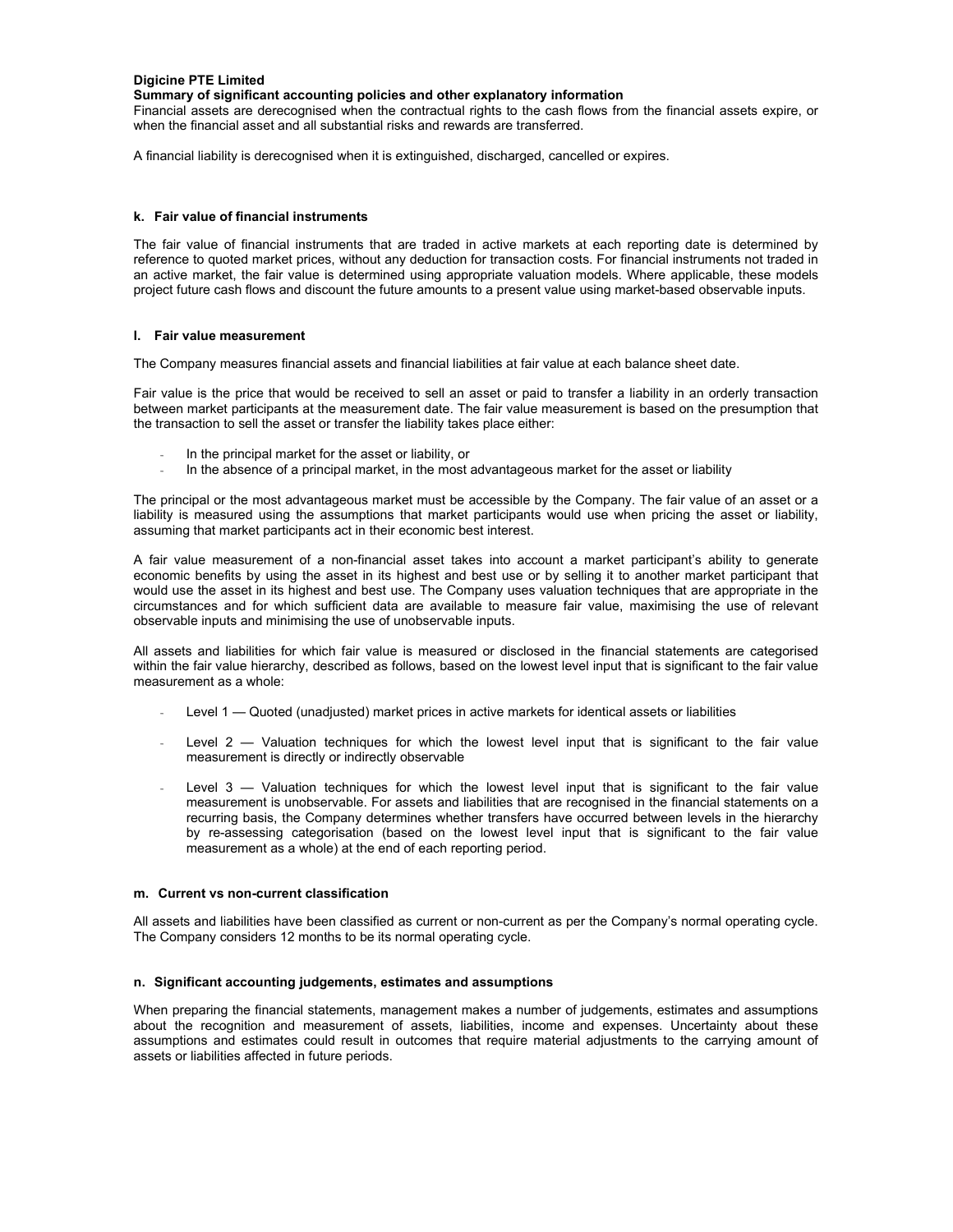# **Digicine PTE Limited Summary of significant accounting policies and other explanatory information**

#### **Impairment of non-financial assets**

In assessing impairment, management estimates the recoverable amount of each asset or cash-generating unit based on expected future cash flows and uses an interest rate to discount them. Estimation uncertainty relates to assumptions about future operating results and the determination of a suitable discount rate.

#### **Recoverability of trade receivable**

Judgements are required in assessing the recoverability of overdue trade receivables and determining whether a provision against those receivables is required. Factors considered include assessing credit risk based on jurisdiction of operation of the customers, theamount and timing of anticipated future payments and any possible actions that can be taken to mitigate the risk of non-payment.

### **Provisions**

Provisions and liabilities are recognized in the period when it becomes probable that there will be a future outflow of funds resulting from past operations or events and the amount of cash outflow can be reliably estimated. The timing of recognition and quantification of the liability require the application of judgement to existing facts and circumstances, which can be subject to change. Since the cash outflows can take place many years in the future, the carrying amounts of provisions and liabilities are reviewed regularly and adjusted to take account of changing facts and circumstances.

## **Fair value measurement**

Management uses valuation techniques to determine the fair value of financial instruments (where active market quotes are not available) and non-financial assets. This involves developing estimates and assumptions consistent with how market participants would price the instrument. Management bases its assumptions on observable data as far as possible but this is not always available. In that case management uses the best information available. Estimated fair values may vary from the actual prices that would be achieved in an arm's length transaction at the reporting date.

#### **Intangible assets**

The Company is required to identify and assess the useful life of intangible assets and determine their income generating life. Judgment is required in determining this and then providing an amortisation rate to match this life as well as considering the recoverability or conversion of advances made in respect of securing film content or the services of talent associated with film production.

Accounting for the film content requires management's judgment as it relates to total revenues to be received and costs to be incurred throughout the life of each film or its license period, whichever is shorter. These judgements are used to determine the amortisation of capitalized film content costs.

In the case of film content that is acquired by the Company after its initial exploitation, commonly referred to as Library, amortisation is spread evenly over the lesser of 10 years or the license period. Management's policy is based upon factors such as historical performance of similar films, the star power of the lead actors and actresses and others. Management regularly reviews, and revises when necessary, its estimates, which may result in a change in the rate of amortisation and/or a write down of the asset to the recoverable amount.

The Company tests annually whether intangible assets have suffered any impairment, in accordance with the accounting policy. These calculations require judgements and estimates to be made, and in case of an unforeseen event these judgements and assumptions would need to be revised and the value of the intangible assets could be affected. There may be instances where the useful life of an asset is shortened to reflect the uncertainty of its estimated income generating life.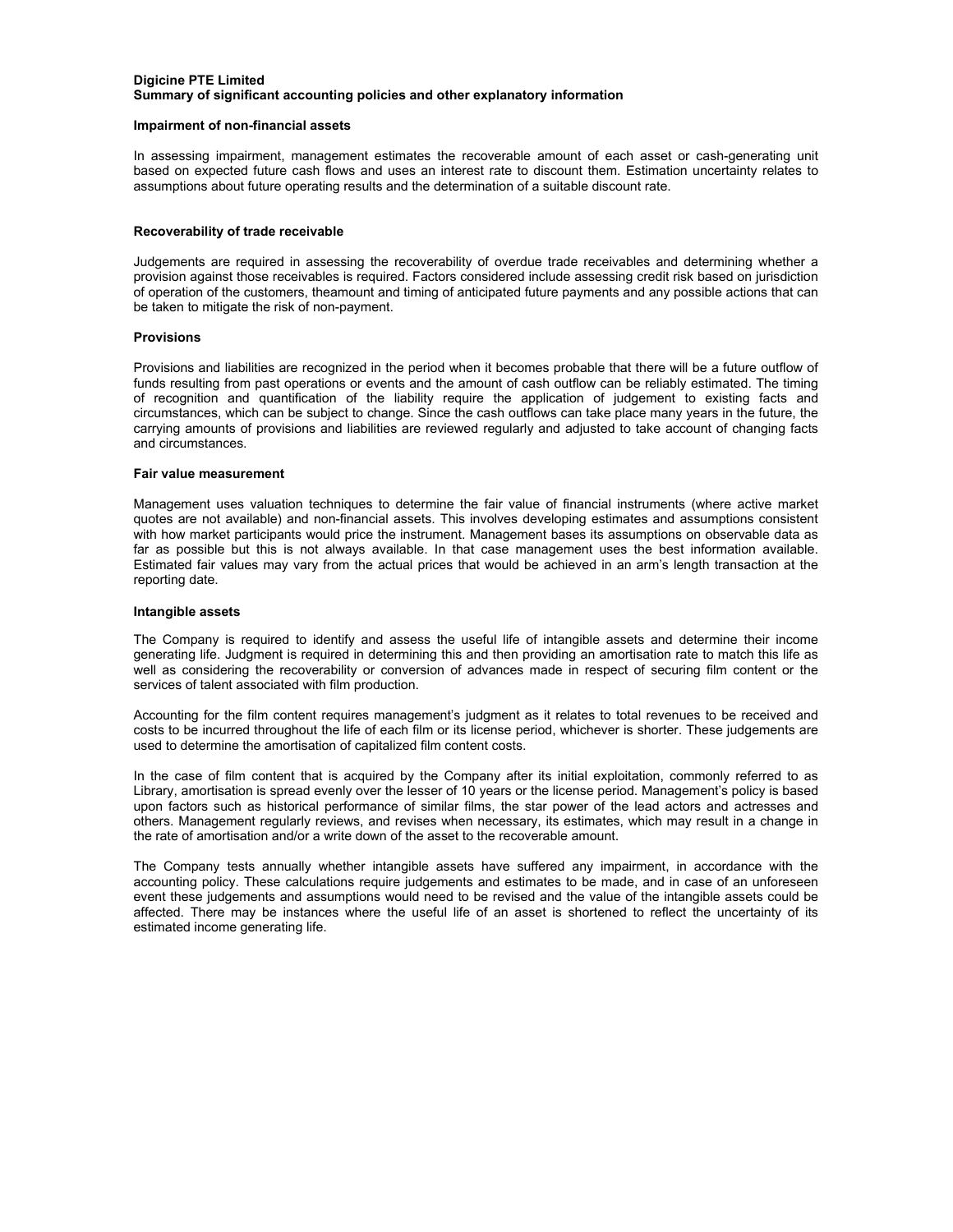| 4 Intangible assets                            |             | Amount ₹ in Lakhs |
|------------------------------------------------|-------------|-------------------|
| <b>Gross block</b>                             | Film rights | Total             |
| Balance as at 31 March 2019                    | 16,628      | 16,628            |
| Additions                                      |             |                   |
| Foreign currency translation difference        | 1,460       | 1,460             |
| Balance as at 31 March 2020                    | 18,088      | 18,088            |
| Additions                                      |             |                   |
| Foreign currency translation difference        | (528)       | (528)             |
| Balance as at 31 March 2021                    | 17,560      | 17,560            |
| <b>Accumulated amortisation</b>                |             |                   |
| Balance as at 31 March 2019                    | 13,163      | 13,163            |
| Amortisation charge                            | 999         | 999               |
| Foreign currency translation difference        | 1,232       | 1,232             |
| Balance as at 31 March 2020                    | 15,394      | 15,394            |
| Amortisation charge                            | 1,065       | 1,065             |
| Foreign currency translation difference        | (472)       | (472)             |
| Balance as at 31 March 2021                    | 15.987      | 15,987            |
| <b>Net block</b>                               |             |                   |
| Balance as at 31 March 2020                    | 2,694       | 2,694             |
| Balance as at 31 March 2021                    | 1,573       | 1,573             |
| (this space has been intentionally left blank) |             |                   |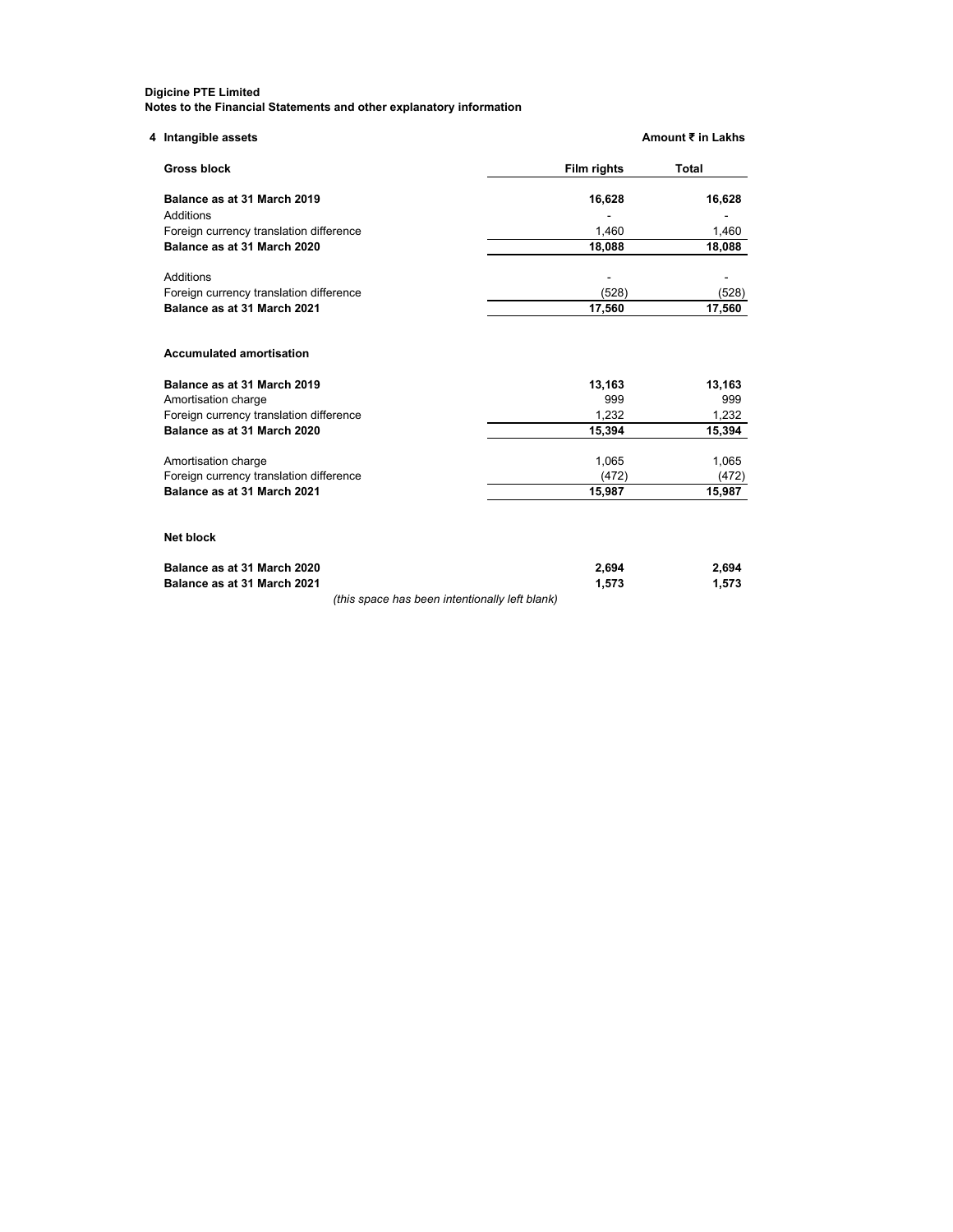# **Digicine PTE Ltd**

**Summary of significant accounting policies and other explanatory information**

|    | <b>Particulars</b>                              | As at<br>31 March 2021 | As at<br>31 March 2020 |
|----|-------------------------------------------------|------------------------|------------------------|
| 5  | <b>Trade receivables</b>                        |                        |                        |
|    | Dues from related parties (refer note 17)       | 498                    | 512                    |
|    | Total                                           | 498                    | 512                    |
| 6. | Cash and cash equivalent<br>Balances with banks |                        |                        |
|    | - In current accounts                           | 6                      | 109                    |
|    |                                                 | 6                      | 109                    |
|    | (this space has been intentionally left blank)  |                        |                        |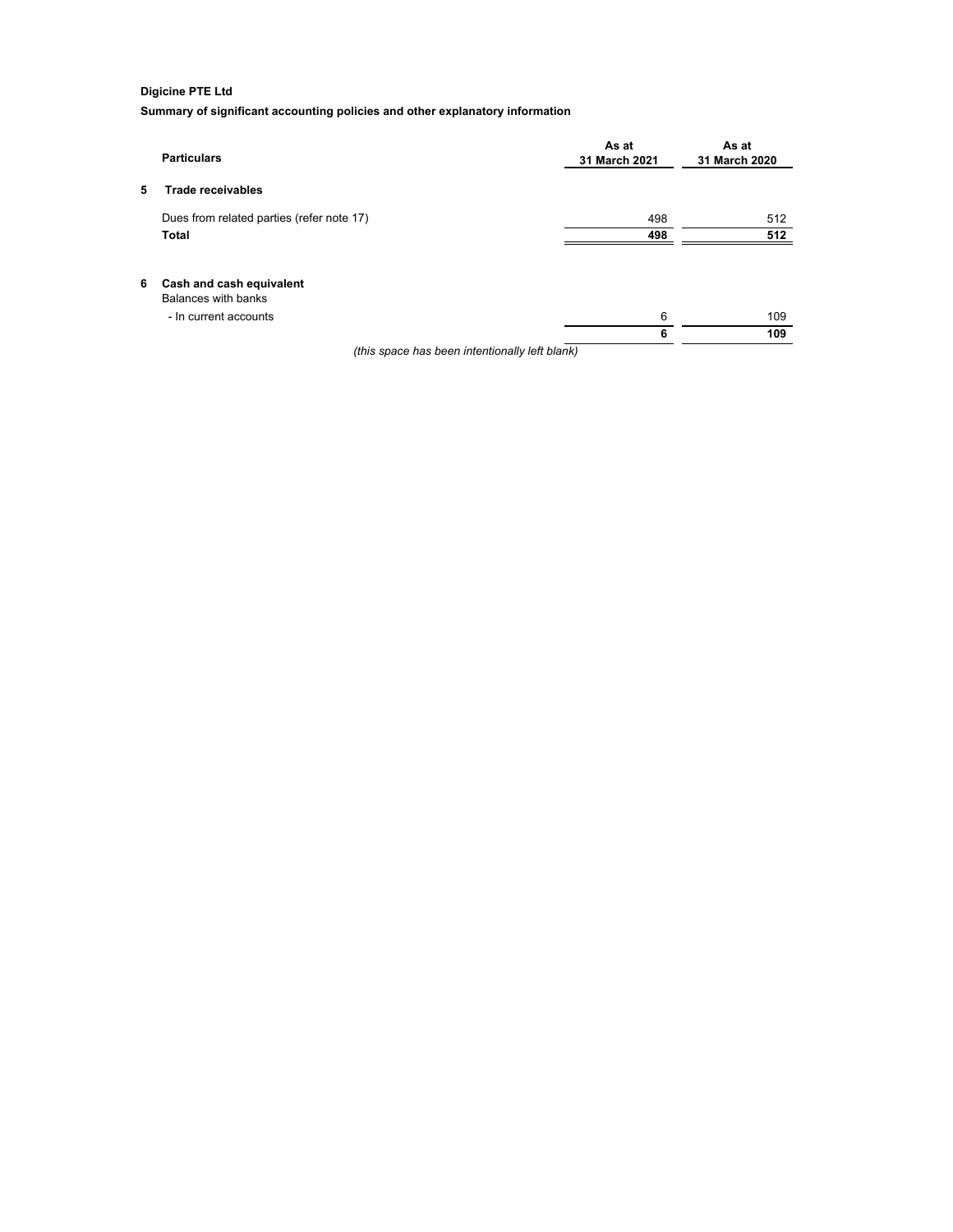#### **Digicine PTE Limited**

**Notes to the Financial Statements and other explanatory information <b>Amount ₹** in Lakhs, except share data

| <b>Particulars</b>                                                  | As at<br>31 March 2021 |          | As at<br>31 March 2020 |          |
|---------------------------------------------------------------------|------------------------|----------|------------------------|----------|
|                                                                     | <b>Number</b>          | Amount   | <b>Number</b>          | Amount   |
| 7 Equity Share capital                                              |                        |          |                        |          |
| Authorised share capital                                            |                        |          |                        |          |
| 100 Equity Shares of USD 1 each(*)                                  | 100                    | 0        | 100                    | 0        |
|                                                                     | 100                    | 0        | 100                    | 0        |
| Issued, subscribed and fully paid up                                |                        |          |                        |          |
| 100 Equity Shares of USD 1 each(*)                                  | 100                    | 0        | 100                    | 0        |
| <b>Total</b>                                                        | 100                    | 0        | 100                    | 0        |
| a) Reconciliation of paid-up share capital (equity shares)          |                        |          |                        |          |
| Balance at the beginning of the year(*)<br>Addition during the year | 100                    | $\Omega$ | 100                    | $\Omega$ |
| Balance at the end of the year                                      | 100                    | 0        | 100                    | 0        |

# **b) Rights, preferences, restrictions of Equity Shares**

The Company has only one class of equity shares having par value of USD 1 per share. Every holder is entitled to one vote per share and the dividend, if any, proposed by the Board of Directors.

after distribution of all preferential amounts. The distribution will be in proportion to the number of equity shares held by the shareholders.

#### **c) Shares in the Company held by holding company**

| Particulars                                           | As at<br>31 March 2021 |        | As at<br>31 March 2020 |        |
|-------------------------------------------------------|------------------------|--------|------------------------|--------|
|                                                       | Number                 | Amount | Number                 | Amount |
| Eros International Media Limited - holding Company(*) | 100                    |        | 100                    |        |

## **d) Details of shareholders holding more than 5 % of shares in the Company**

| <b>Particulars</b>                                 | As at<br>31 March 2021 |              | As at<br>31 March 2020 |              |
|----------------------------------------------------|------------------------|--------------|------------------------|--------------|
|                                                    |                        |              |                        |              |
|                                                    | <b>Number</b>          | % of Holding | <b>Number</b>          | % of Holding |
| Eros International Media Limited - holding Company | 100                    | 100          | 100                    | 100          |

(\*) Amount represent less than ₹ one Lakh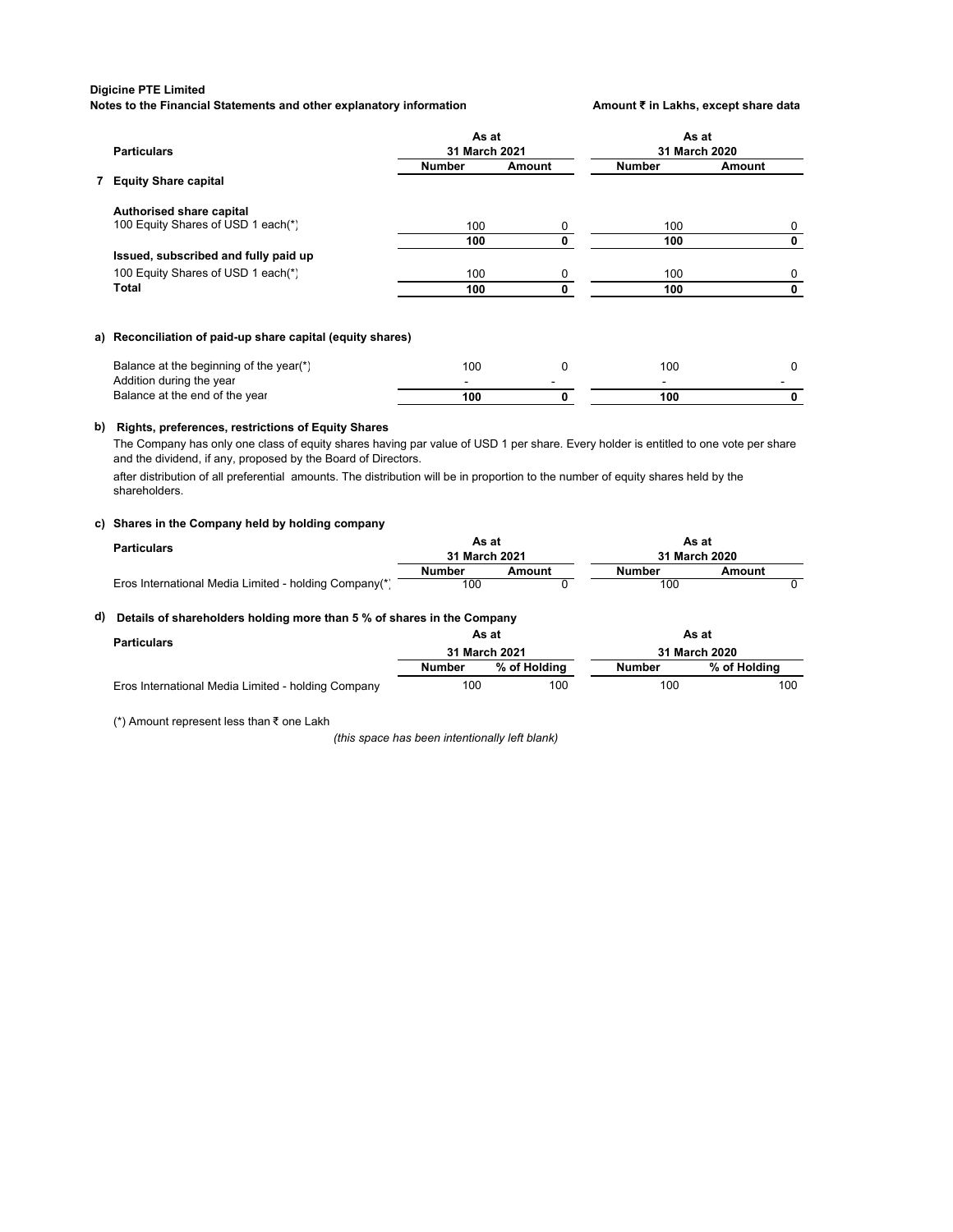# **Digicine PTE Limited**

**Notes to the Financial Statements and other explanatory information Amount ₹ in Lakhs** 

| <b>Particulars</b>                                                                                 | As at<br>31 March 2021 | As at<br>31 March 2020 |
|----------------------------------------------------------------------------------------------------|------------------------|------------------------|
| 8 Other Equity                                                                                     |                        |                        |
| a. Foreign Currency Transalation Reserves                                                          |                        |                        |
| Balance at the beginning of the year                                                               | 31                     | 9                      |
| Add: Effect of foreign exchange rate variations during the year                                    | 16                     | 22                     |
| Balance at the end of the year                                                                     | 47                     | 31                     |
| b. Retained earnings                                                                               |                        |                        |
| Balance at the beginning of the year                                                               | 206                    | 583                    |
| Add: Profit/(loss) for the year                                                                    | (1,075)                | (377)                  |
| Balance at the end of the year                                                                     | (869)                  | 206                    |
| <b>Total</b>                                                                                       | (822)                  | 237                    |
| 9 Other non-current liabilities                                                                    |                        |                        |
| Advance from related parties (refer note 18)                                                       | 38                     | 39                     |
| <b>Total</b>                                                                                       | 38                     | 39                     |
| 10 Trade payables                                                                                  |                        |                        |
| Payables to related parties (refer note 18)                                                        | 2,851                  | 3,027                  |
| Payables to others                                                                                 |                        | $\overline{7}$         |
|                                                                                                    | 2,851                  | 3,034                  |
| The carrying value of trade payable is considering to be a reasonable approximation of fair value. |                        |                        |

# **11 Other current liabilities**

| Accrued expenses |  |
|------------------|--|
| Total            |  |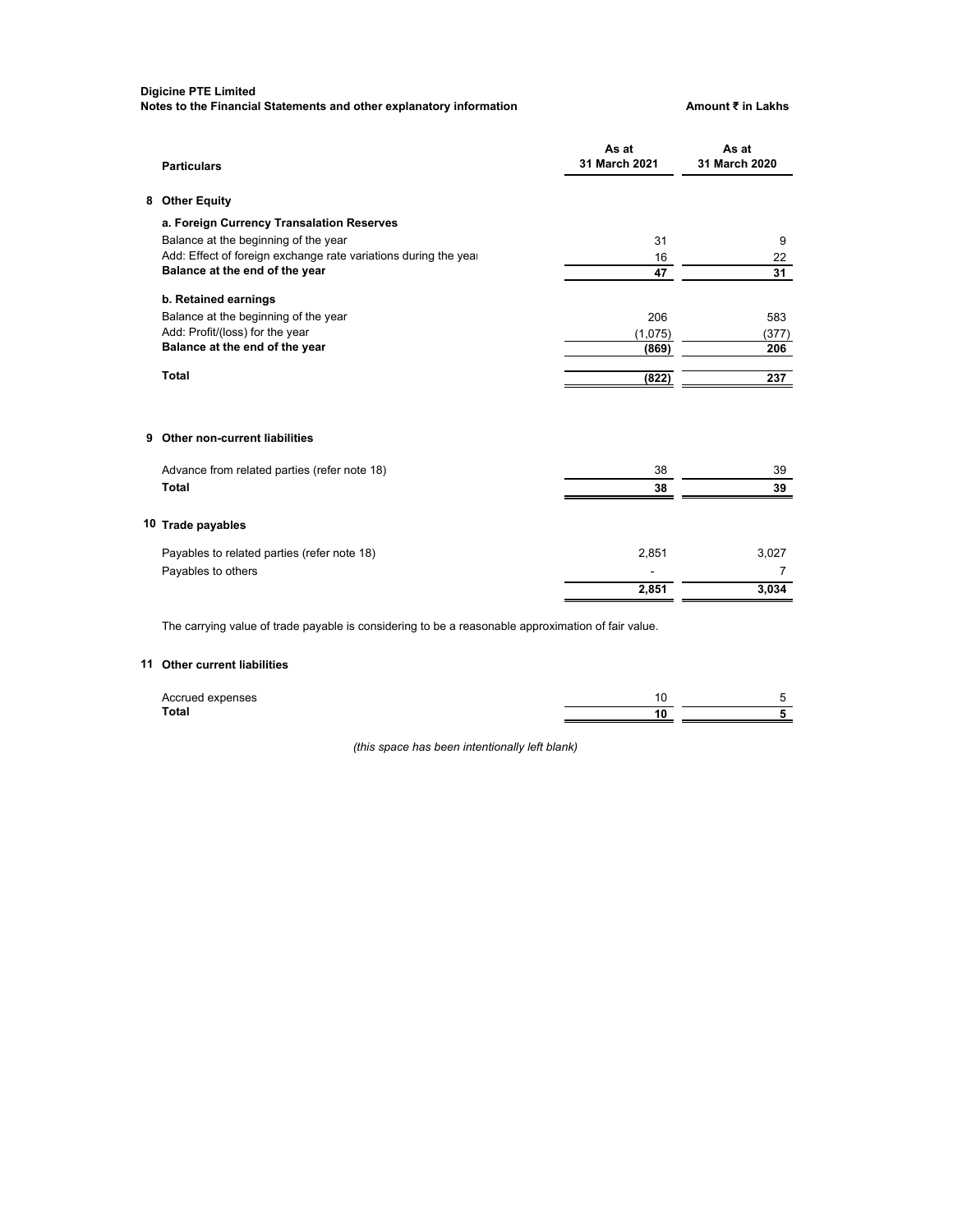**Digicine PTE Limited Notes to the Financial Statements and other explanatory information <b>Amount ₹** in Lakhs

| <b>Particulars</b>                                              | Year ended<br>31 March 2021 | Year ended<br>31 March 2020 |
|-----------------------------------------------------------------|-----------------------------|-----------------------------|
| 12 Revenue from operations                                      |                             |                             |
| Revenue from sale of film and other rights                      |                             | 481                         |
| <b>Total</b>                                                    |                             | 481                         |
| 13 Other income                                                 |                             |                             |
| Interest on fixed deposit                                       |                             | 152                         |
| Gain on foreign currency transactions and translation (net) (*) |                             | 0                           |
| Total                                                           |                             | 152                         |
| (*) Amount represent less than ₹ one Lakh                       |                             |                             |
| 14 Amortization expenses                                        |                             |                             |
| Amortization of film rights (refer note 4)                      | 1,065                       | 999                         |
| <b>Total</b>                                                    | 1,065                       | 999                         |
| 15 Other Expenses                                               |                             |                             |
| Payment to auditors (refer 17)                                  |                             |                             |
| - Statutory audit fees                                          | 7                           | 11                          |
| Legal and Professional fees                                     | 2                           |                             |
| Loss on foreign currency transactions and translation (net)     | 1                           |                             |
| Bank charges (*)                                                | $\Omega$                    | $\Omega$                    |
| Total                                                           | 10                          | 11                          |
| (*) Amount represent less than $\bar{\tau}$ one Lakh            |                             |                             |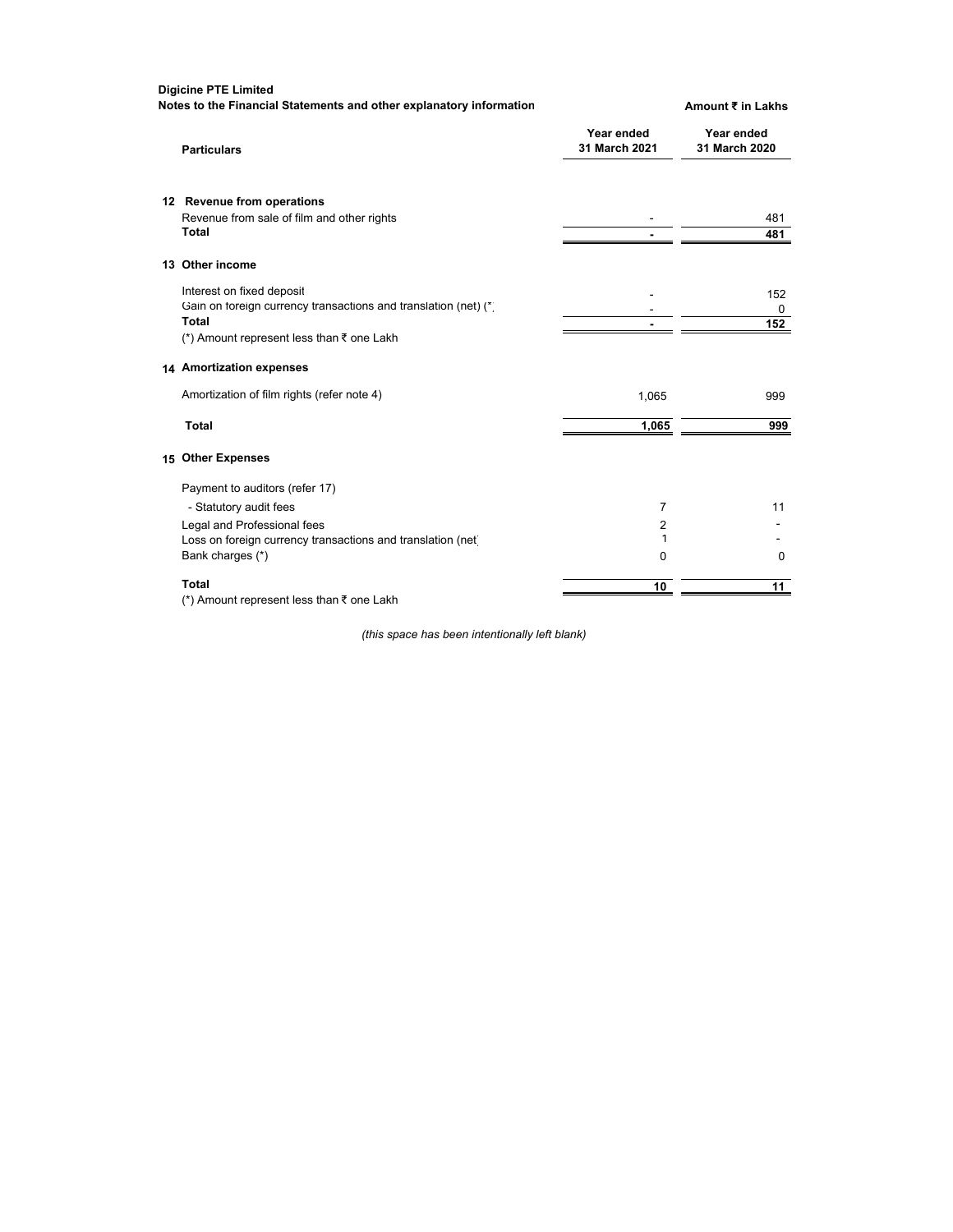| 16 Earnings per share<br><b>Particulars</b>  | Year ended<br>31 March 2021 | Year ended<br>31 March 2020 |
|----------------------------------------------|-----------------------------|-----------------------------|
|                                              |                             |                             |
| Earnings per share                           |                             |                             |
| (a) Net loss for the year (in ₹#1q#odn) kv   | (1,059)                     | (355)                       |
| (b) Weighted average number of equity shares | 100                         | 100                         |
| (c) Computation                              |                             |                             |
| Nominal value of shares (in USD per share)   | 1                           | 1                           |
| Basic EPS (in ₹)                             | (1,059,000)                 | (354, 988)                  |
| Diluted EPS (in ₹)                           | (1,059,000)                 | (354, 988)                  |
| 17 Auditors' remuneration                    |                             |                             |
| Statutory audit fees                         | 7                           | 11                          |
| Total                                        | 7                           | 11                          |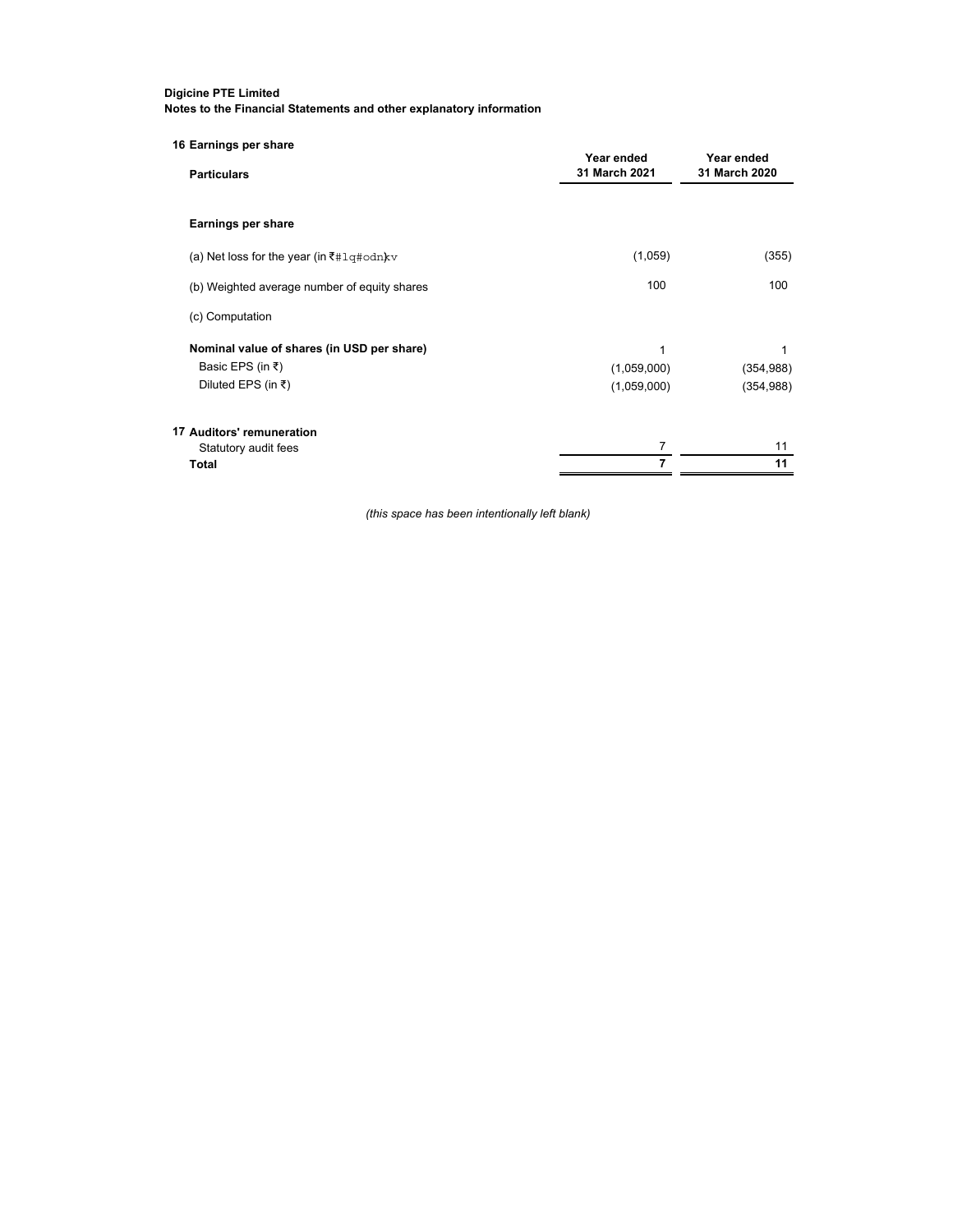# **18 Related party disclosures**

# **a) Names of related parties**

| Relationship                                               | Name                                                                                                                                                                                 | <b>Place of incorporation</b> |
|------------------------------------------------------------|--------------------------------------------------------------------------------------------------------------------------------------------------------------------------------------|-------------------------------|
| Ultimate Holding Company                                   | Eros STX Global Corporation<br>(formerly known as Eros International                                                                                                                 | Isle of Man                   |
| Step up Holding Company                                    | Eros Worldwide FZ-LLC                                                                                                                                                                | Dubai                         |
| <b>Holding Company</b>                                     | Eros International Media Limited                                                                                                                                                     | India                         |
| Fellow subsidiary companies with whom transactions exist   | Copsale Limited                                                                                                                                                                      | British Virgin of Islands     |
| Entities under common control with whom transactions exist | Eros International Limited                                                                                                                                                           | United Kingdom                |
| Key Management Personnel (KMP)                             | Mr Vijay Ahuja (Director) (resigned on 30 June 2019)<br>Mr Surender Sadhwani (Director)<br>Mrs Gowri Saminathan (Director)<br>Mr. Farokh P. Gandhi - Chief Financial Officer (India) |                               |

# **Percentage number of share held by related parties**

|                                                    | As at                       | As at<br>31 March 2020<br>$\frac{0}{0}$ |
|----------------------------------------------------|-----------------------------|-----------------------------------------|
|                                                    | 31 March 2021               |                                         |
|                                                    | $\frac{0}{0}$               |                                         |
| Eros International Media Limited - holding company | 100%                        | 100%                                    |
|                                                    | 100%                        | 100%                                    |
| b) Transactions with related parties               |                             | Amount ₹ in Lakhs                       |
|                                                    | Year ended<br>31 March 2021 | Year ended<br>31 March 2020             |
| Sale of Film Rights                                |                             |                                         |
| Copsale Limited                                    |                             | 481                                     |
|                                                    |                             | 481                                     |
| Loans and advances given                           |                             |                                         |
| Eros Wordwide FZ LLC                               | 10                          | 97                                      |
| <b>Total</b>                                       | 10                          | 97                                      |
| Repayment of Loans and advances given              |                             |                                         |
| Eros Wordwide FZ LLC                               | 98                          | 6,798                                   |
| <b>Total</b>                                       | 98                          | 6,798                                   |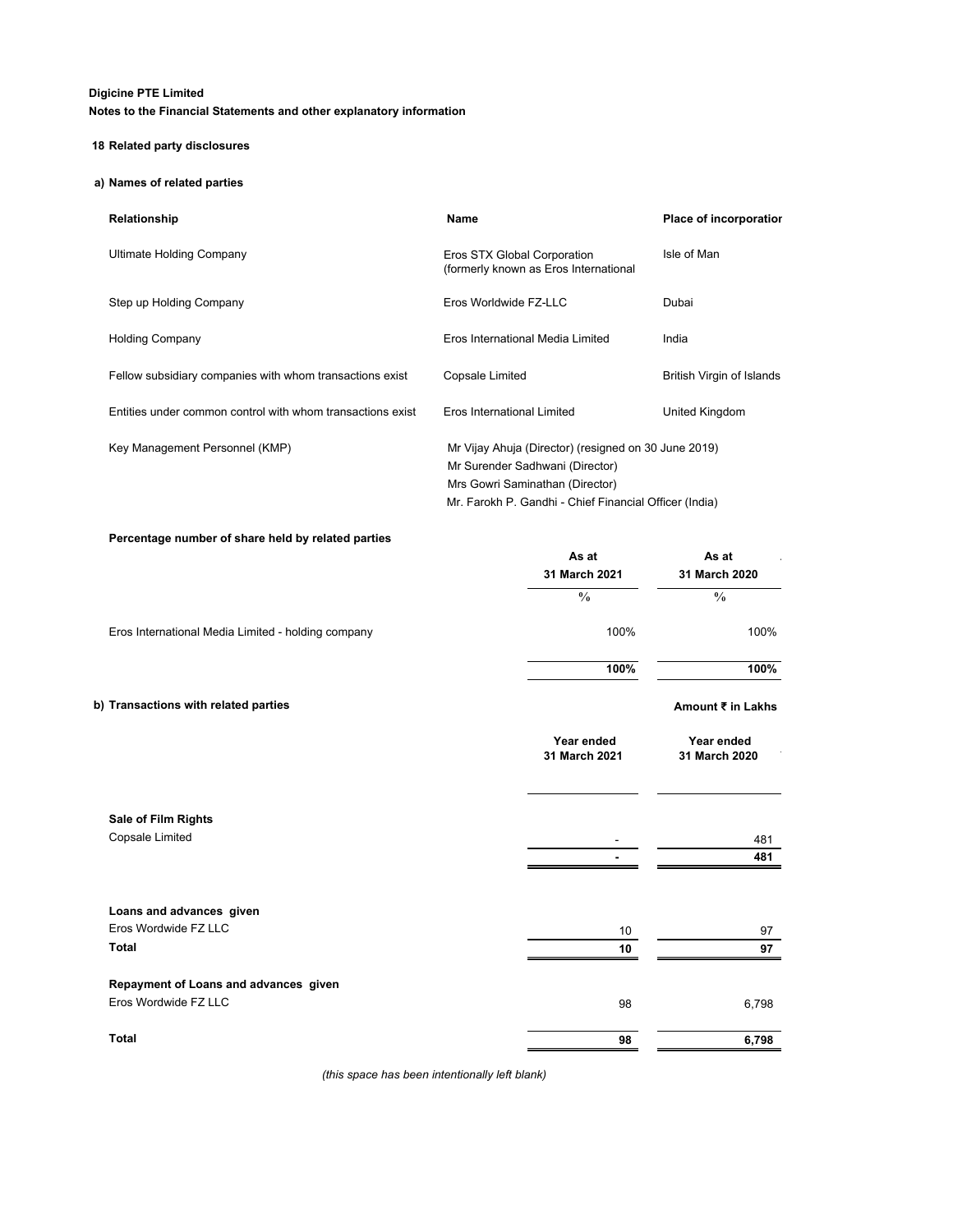# **Digicine PTE Limited**

**Notes to the Financial Statements and other explanatory information**

| c) Balances with related parties | As at<br>31 March 2021 | Amount ₹ in Lakhs<br>As at<br>$\overline{1}$<br>31 March 2020<br>$\blacksquare$ |
|----------------------------------|------------------------|---------------------------------------------------------------------------------|
| Other non-current liabilities    |                        |                                                                                 |
| Eros International Media Limited | 38                     | 39                                                                              |
| <b>Total</b>                     | 38                     | 39                                                                              |
| Trade receivable                 |                        |                                                                                 |
| Copsale Limited                  | 498                    | 512                                                                             |
|                                  | 498                    | 512                                                                             |
| Trade payables                   |                        |                                                                                 |
| Eros Wordwide FZ LLC             | 2,851                  | 3,027                                                                           |
| <b>Total</b>                     | 2,851                  | 3,027                                                                           |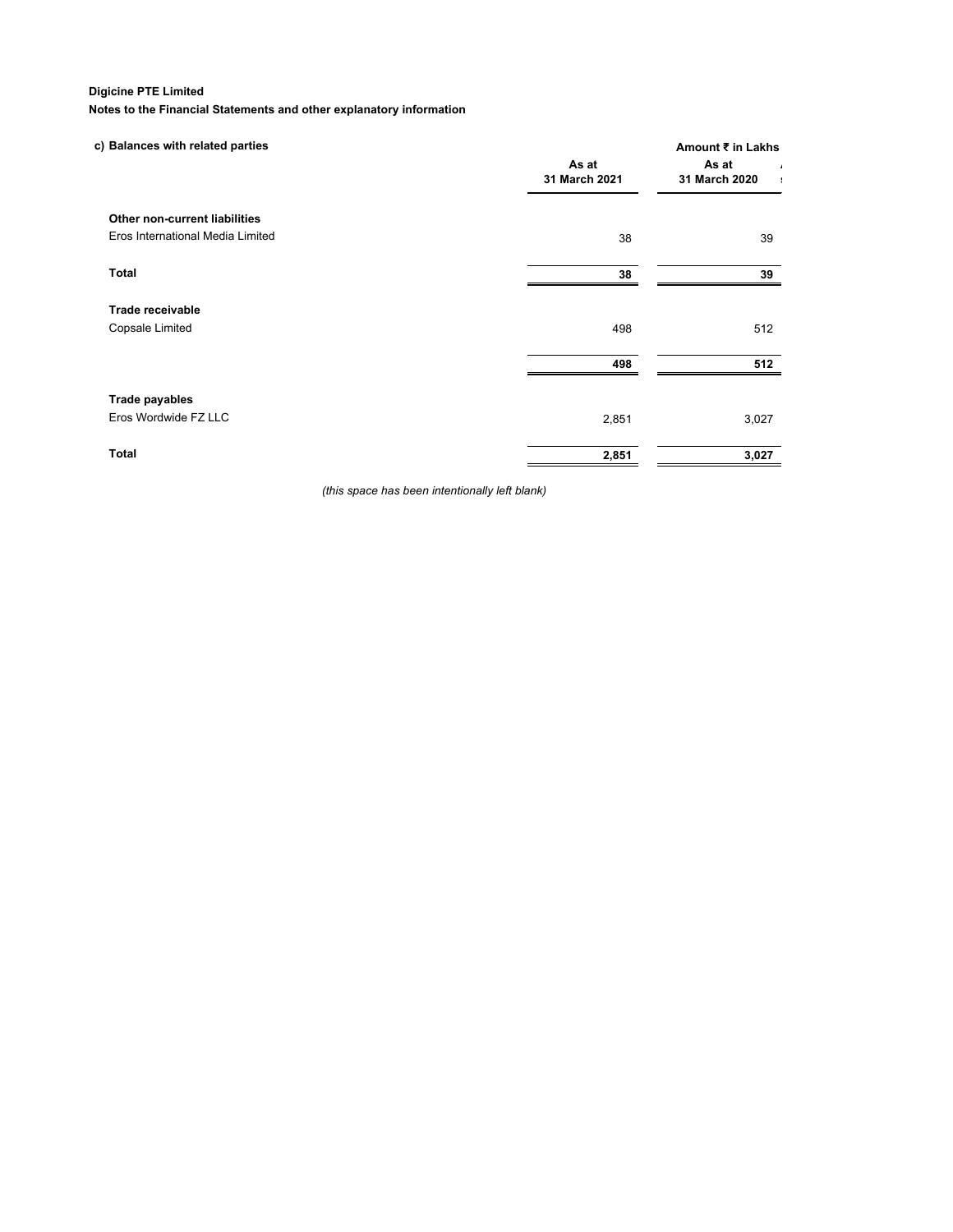#### **19 Management of Capital Risk and Financial Risk**

#### 1) **Capital management policies and procedures**

The Company manages its capital to ensure that the Company will be able to continue as going concern while maximising the return to stakeholders through the optimisation of the debt and equity balance commensurately with the level of risk.

The Company monitors capital on the basis of the carrying amount of equity plus its borrowings, less cash and cash equivalents as presented on the face of the balance sheet.

Management assesses the Company's capital requirements in order to maintain an efficient overall financing structure while avoiding excessive leverage. The Company manages the capital structure and makes adjustments to it in the light of changes in economic conditions and the risk characteristics of the underlying assets.

The amounts managed as capital by the Company for the reporting period are summarized as follows:

|                                              |                        | Amount ₹ in Lakhs      |  |
|----------------------------------------------|------------------------|------------------------|--|
| <b>Particulars</b>                           | As at<br>31 March 2021 | As at<br>31 March 2020 |  |
| Total equity<br>Less: Cash and bank balances | (822)<br>6             | 237<br>109             |  |
| Capital                                      | (828)                  | 128                    |  |

# 2) **Risk management objectives and policies**

The Company is exposed to various risks in relation to financial instruments. The main types of risks are market risk, credit risk and liquidity risk.

The Company's risk management is coordinated in close cooperation with the board of directors, and focuses on actively securing the Company's short to medium-term cash flows by minimising the exposure to volatile financial markets. Long-term financial investments are managed to generate lasting returns.

The Company does not actively engage in the trading of financial assets for speculative purposes nor does it write options. The most significant financial risks to which the Company is exposed is described below.

#### a) **Market risk analysis**

The Company is exposed to market risk through its use of financial instruments and specifically to currency risk and interest rate risk, which result from both its operating and investing activities.

#### **Currency sensitivity**

Currency risk is the risk that the value of a financial instrument will fluctuate due to changes in foreign exchange rates. The Company does not have major exposure in currency fluctuation.

#### **Interest rate sensitivity**

Interest rate risk is a risk that the fair value or future cash flows of a financial instrument will fluctuate because of changes in market rates. In order to optimize the Company's position with regards to interest income and interest expenses and to manage the interest rate risk, the Company performs a comprehensive corporate interest rate risk management.

The Company is not exposed to significant interest rate risk as at the respective reporting dates as it does not have any external borrowings .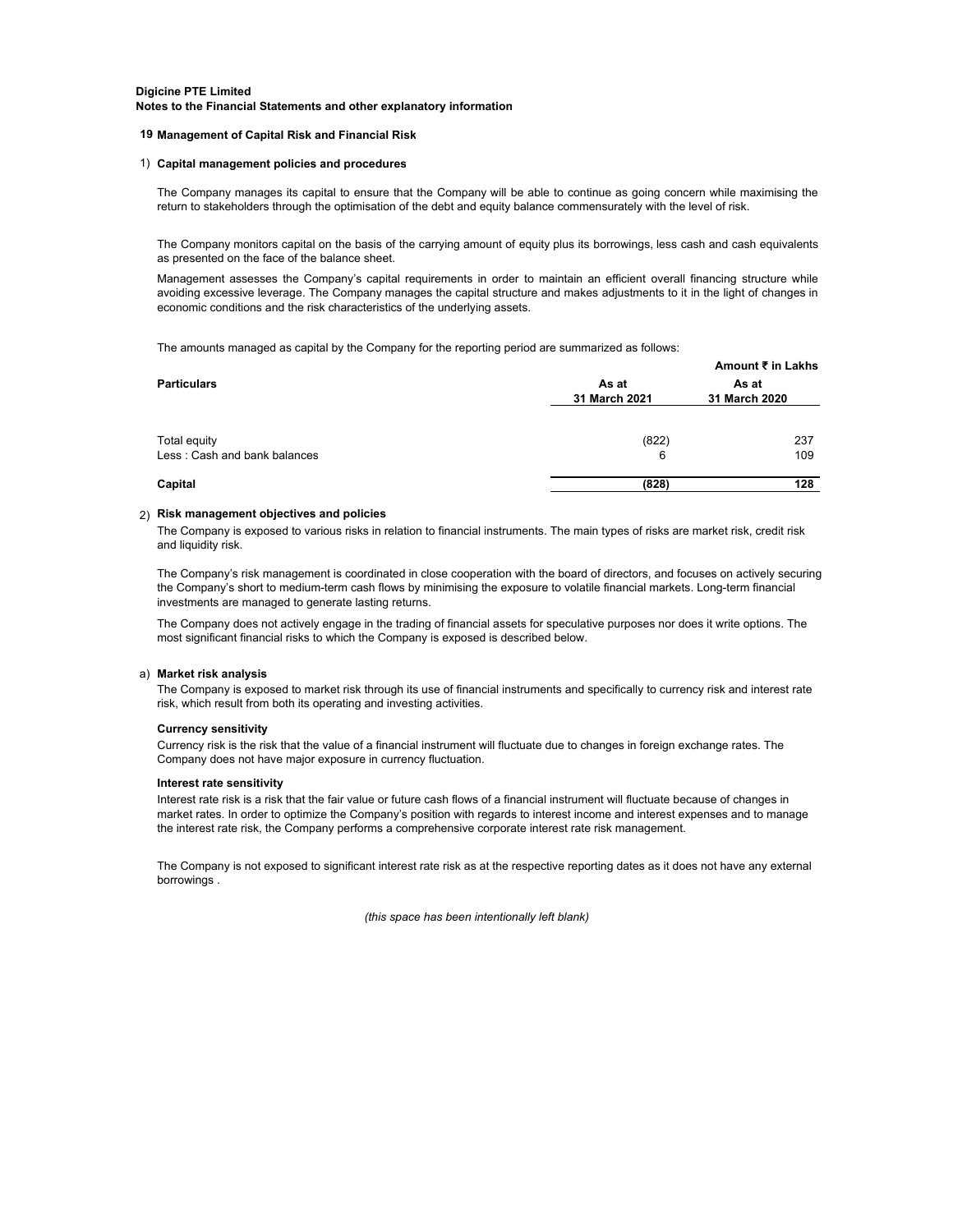# b) **Credit risk analysis**

Credit risk is the risk that a counterparty fails to discharge an obligation to the Company. The Company is exposed to this risk for various financial instruments, for example receivables from customers, placing deposits with banks etc. The Company's maximum exposure to credit risk is limited to the carrying amount of financial assets recognised at 31 March, as summarised below:

|                                               | As at<br>31 March 2021 | Amount ₹ in Lakhs<br>As at<br>31 March 2020 |
|-----------------------------------------------|------------------------|---------------------------------------------|
| Classes of financial assets-carrying amounts: |                        |                                             |
| Trade receivables                             | 498                    | 512                                         |
| Cash and bank balances                        | 6                      | 109                                         |
|                                               | 504                    | 621                                         |

The carrying amounts disclosed above are the Company's maximum possible credit risk exposure in relation to these instruments

# c) **Liquidity risk analysis**

There is no material impact of liquidity risk on the Company.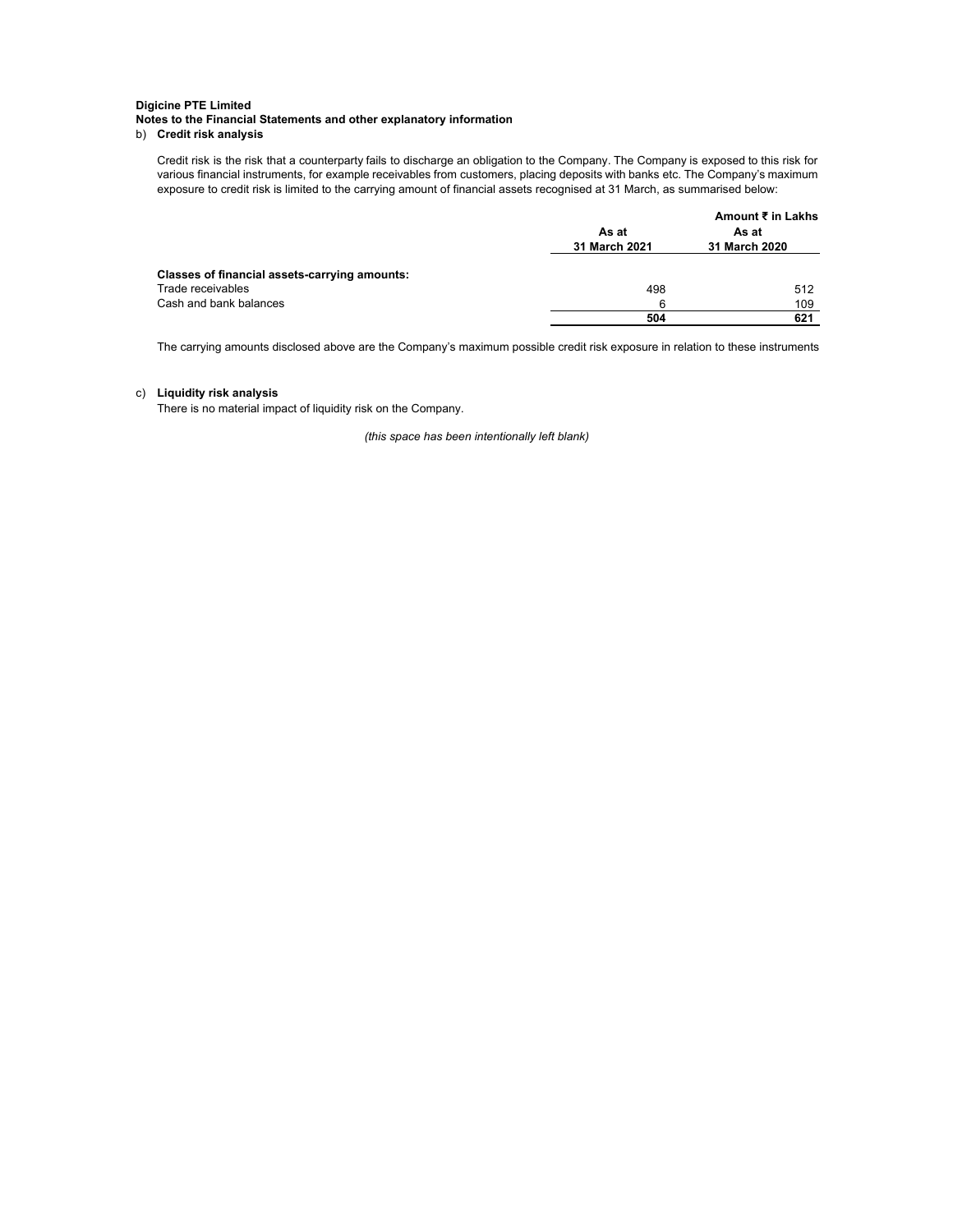**20 Categories of financial assets and financial liabilities Amount ₹ in Lakhs**

|                              |                          | Carrying value/fair value |                     |
|------------------------------|--------------------------|---------------------------|---------------------|
|                              | <b>Financial</b>         | <b>Financial</b>          |                     |
|                              | assets/liabilities at    | assets/liabilities at     | <b>Total</b>        |
|                              | <b>FVTPL</b>             | amortised cost            |                     |
|                              | Amount in $\bar{z}$      | Amount in $\bar{z}$       | Amount in $\bar{z}$ |
| 31 March 2021                |                          |                           |                     |
| <b>Financial assets</b>      |                          |                           |                     |
| Measured at amortised cost   |                          |                           |                     |
| Trade receivables            |                          | 498                       | 498                 |
| Cash and bank balances       |                          | 6                         | 6                   |
|                              | $\blacksquare$           | 504                       | 504                 |
| <b>Financial liabilities</b> |                          |                           |                     |
| Trade payables               |                          | 2,851                     | 2,851               |
|                              |                          | 2,851                     | 2,851               |
|                              |                          | Carrying value/fair value |                     |
|                              | <b>Financial</b>         | <b>Financial</b>          |                     |
|                              | assets/liabilities at    | assets/liabilities at     | Total               |
|                              | <b>FVTPL</b>             | amortised cost            |                     |
|                              | Amount in $\bar{z}$      | Amount in $\bar{z}$       | Amount in $\bar{z}$ |
| 31 March 2020                |                          |                           |                     |
| <b>Financial assets</b>      |                          |                           |                     |
| Measured at amortised cost   |                          |                           |                     |
| Trade receivables            |                          | 512                       | 512                 |
| Cash and bank balances       |                          | 109                       | 109                 |
|                              | $\overline{\phantom{0}}$ | 621                       | 621                 |
| <b>Financial liabilities</b> |                          |                           |                     |
| Trade payables               |                          | 3,034                     | 3,034               |
|                              | $\overline{\phantom{0}}$ | 3.034                     | 3,034               |

The net carrying value of cash and bank balances, trade receivables, investments, other financial assets and trade payables is a reasonable approximation of fair value largely due to short term maturities of these instruments.